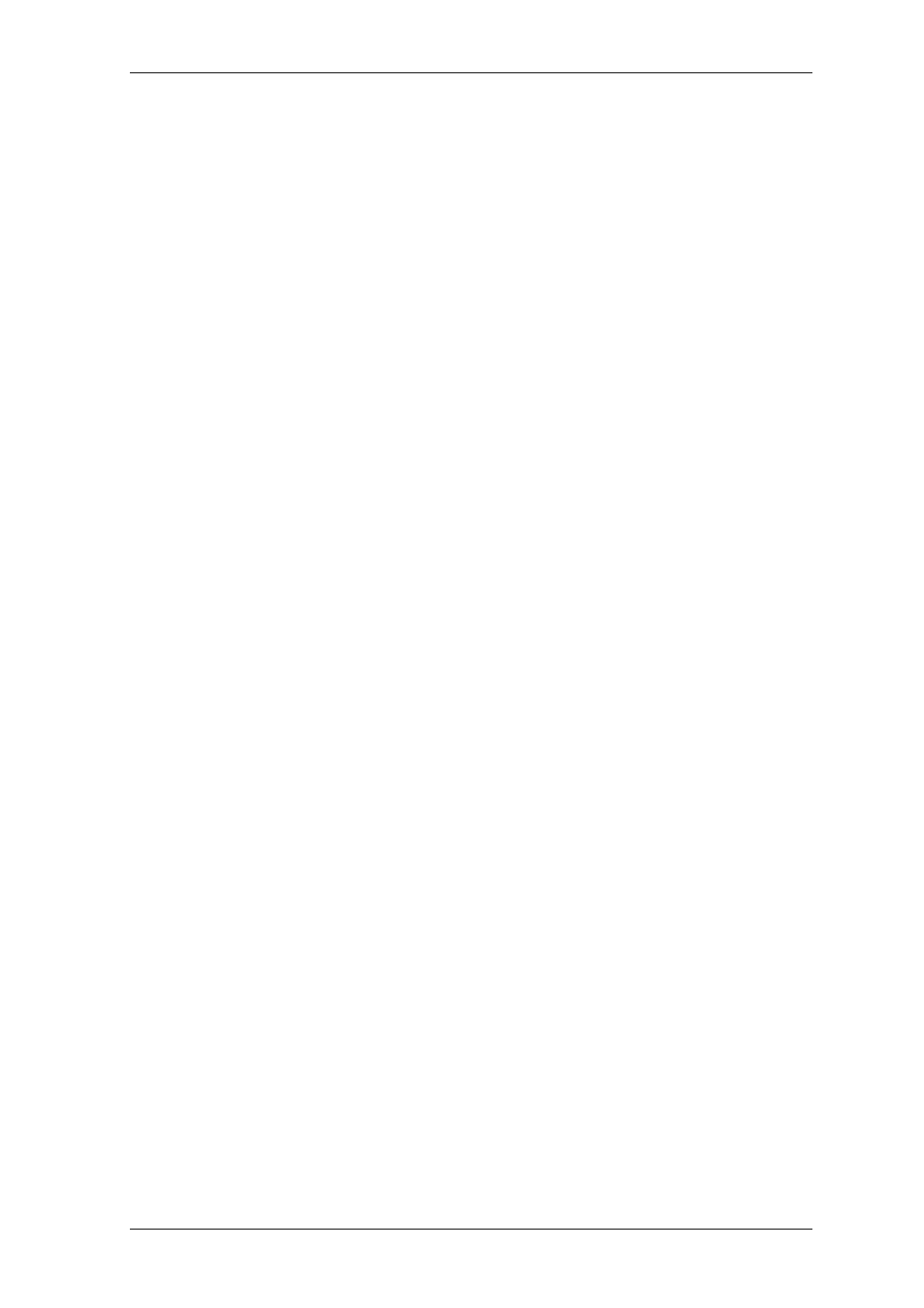## **Foreword**

The textile and clothing industry is one of the most globalized sectors, providing employment opportunities to more than 60 million workers worldwide, mainly women and unskilled workers.

Due to its global nature, the sector has been highly affected by the current economic crisis. The alarming number of factory closures and lay-offs as a result of the crisis exposed the sector's vulnerability and may have aggravated the social conditions of millions of workers whose livelihoods depend on it. Some garment-manufacturing countries have been struck so hard by the crisis that they face a permanent cessation of business activity.

This report, commissioned by the ILO, seeks to acquire a deeper understanding of the impact of the financial crisis on all players in the textile and clothing sector – consumers, retailers, manufacturers, exporters, and workers – and to analyse the various socio-economic effects. Of special concern is the negative impact on vulnerable workers, especially women, who constitute an important force in the labour structure of the industry.

The report also analyses initial responses to the crisis by governments and several multi-stakeholder initiatives – credit and trade finance, tax cuts, subsidies, among others - and discusses measures required for a sustainable, long-term recovery strategy, especially via the ILO's Global Jobs Pact.

This study is part of a series of working papers aimed at monitoring the dynamics of the crisis in different economic sectors, understanding the implications for employment and working conditions, and developing policy alternatives for constituents in line with the Global Jobs Pact.

> Elizabeth Tinoco **Director** Sectoral Activities Department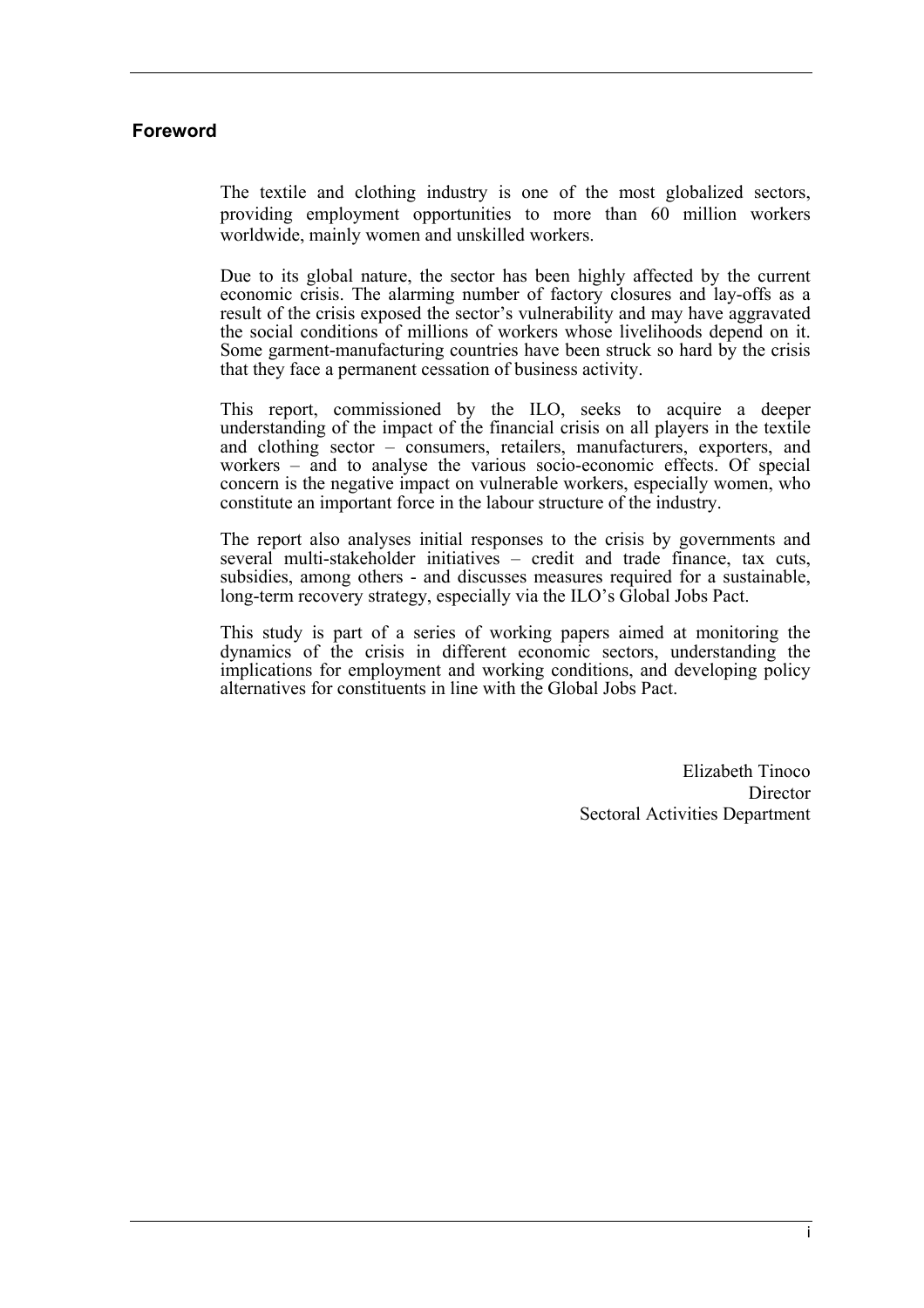## **Contents**

## Page

|                |     | $\begin{minipage}[c]{0.9\linewidth} \vspace{0.1cm} \begin{minipage}[c]{0.9cm} \begin{minipage}[c]{0.9cm} \begin{minipage}[c]{0.9cm} \begin{minipage}[c]{0.9cm} \begin{minipage}[c]{0.9cm} \begin{minipage}[c]{0.9cm} \begin{minipage}[c]{0.9cm} \begin{minipage}[c]{0.9cm} \begin{minipage}[c]{0.9cm} \begin{minipage}[c]{0.9cm} \begin{minipage}[c]{0.9cm} \begin{minipage}[c]{0.9cm} \begin{minipage}[c]{0.9cm} \begin{minipage}[c]{0.9cm}$ |    |
|----------------|-----|-----------------------------------------------------------------------------------------------------------------------------------------------------------------------------------------------------------------------------------------------------------------------------------------------------------------------------------------------------------------------------------------------------------------------------------------------|----|
| $\mathbf{1}$   |     |                                                                                                                                                                                                                                                                                                                                                                                                                                               |    |
| 2              |     |                                                                                                                                                                                                                                                                                                                                                                                                                                               |    |
| 3              | 7   |                                                                                                                                                                                                                                                                                                                                                                                                                                               |    |
|                | 3.1 |                                                                                                                                                                                                                                                                                                                                                                                                                                               |    |
|                | 3.2 |                                                                                                                                                                                                                                                                                                                                                                                                                                               |    |
|                | 3.3 |                                                                                                                                                                                                                                                                                                                                                                                                                                               | 13 |
|                | 3.4 |                                                                                                                                                                                                                                                                                                                                                                                                                                               | 18 |
| $\overline{4}$ |     |                                                                                                                                                                                                                                                                                                                                                                                                                                               | 20 |
|                | 4.1 |                                                                                                                                                                                                                                                                                                                                                                                                                                               | 21 |

# **Figures**

|     |                                                                              | $\overline{4}$ |  |  |
|-----|------------------------------------------------------------------------------|----------------|--|--|
|     |                                                                              | 5              |  |  |
|     | Figure 5: Charting the progression of the financial crisis in the T&C Sector | 7              |  |  |
|     |                                                                              | 8 <sup>8</sup> |  |  |
|     |                                                                              | $\overline{9}$ |  |  |
|     |                                                                              | -10            |  |  |
|     |                                                                              | <sup>11</sup>  |  |  |
| -14 |                                                                              |                |  |  |
| 21  |                                                                              |                |  |  |
|     |                                                                              |                |  |  |
| 26  |                                                                              |                |  |  |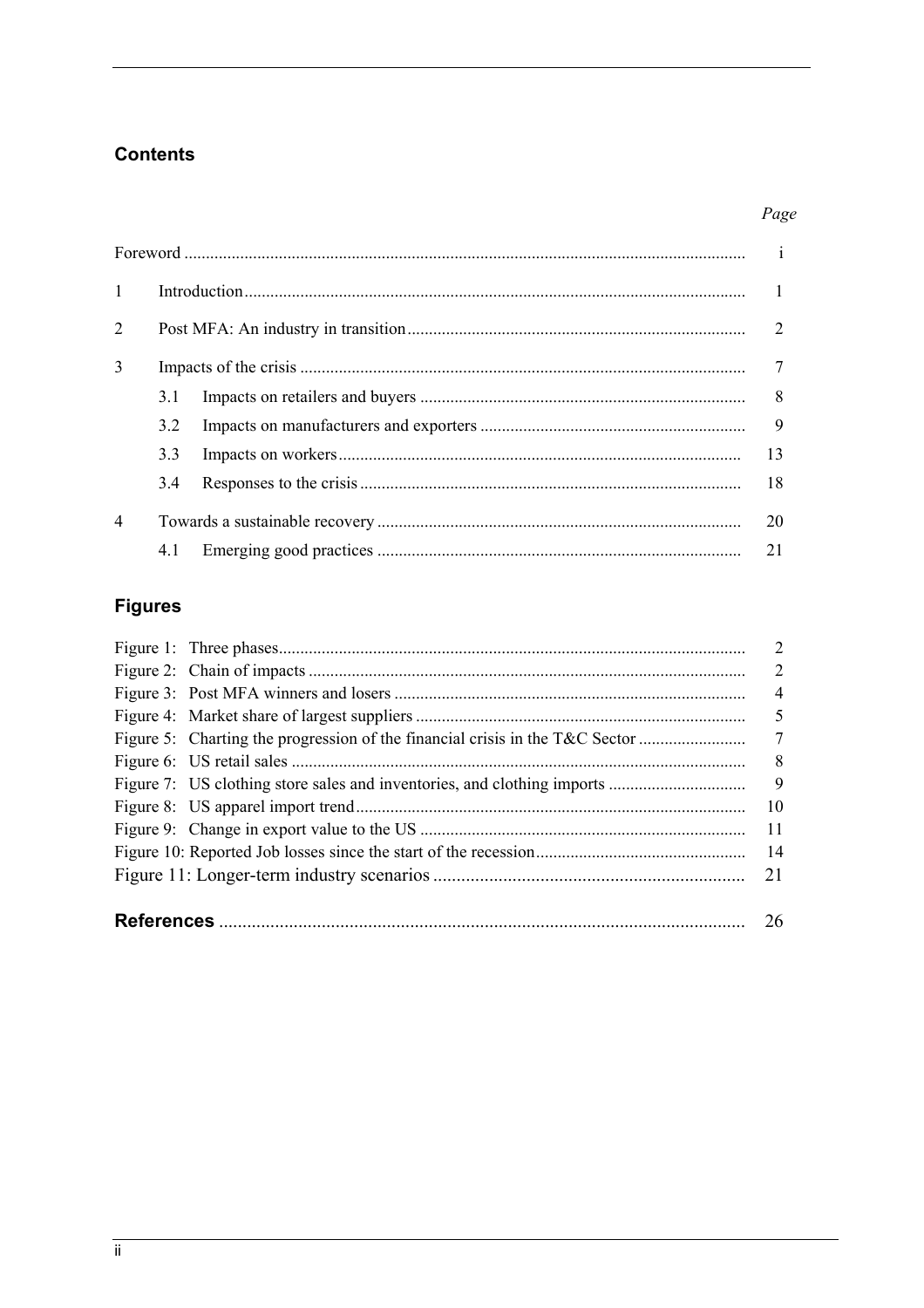## **1. Introduction**

The financial crisis that originated in the USA has evolved into a severe economic slowdown worldwide, affecting millions of workers and their families. This paper provides an initial rapid analysis of the impacts of the recession on the apparel industry\*, and of the responses to it by governments, employers, trade unions, buyers and other key players. The sector is particularly important because:

- The apparel industry has the potential to contribute significantly to economic development due to the scale and the profile of workers employed. Textiles, clothing and footwear are a large source of formal employment in the developing world. Composed predominantly of young women, the industry includes a large number of internal migrants, workers on short-term contracts and low levels of trade union representation. In some countries, garment manufacturing may be one of the only opportunities to move into the formal sector, and frequently one of the few jobs considered acceptable for women. This introductory step on the ladder of industrial development provides women with opportunities to learn marketable skills and develop financial independence. Conversely, the shockwaves created by the abrupt removal of one of the few industries that employs unskilled women is likely to have a negative ripple effect on development.
- The World Bank's initial identification of countries highly exposed to the poverty effects of the crisis includes a number - Bangladesh, Cambodia, India, Indonesia, Lesotho, Pakistan, and Vietnam - where apparel and footwear export is a major contributor to the economy. Others, such as China, Dominican Republic, El Salvador, Egypt, Guatemala, Honduras, Mexico, Nicaragua, Poland, Romania and Thailand, are considered moderately exposed.<sup>1</sup>
- Global apparel industry supply chains have been the focus for experimentation with new forms of multi-stakeholder collaboration, involving national and international dialogue and action focused on labour standards, industry transitions and responsible competitiveness. This may provide useful foundations for multi-sector responses to the recession and for sustainable recovery in the industry, as well as potential models for other sectors.

This paper outlines three phases of recent change in the global apparel industry:

<sup>\* &</sup>quot;Apparel industry" refers throughout to the clothing, textile and footwear sectors, although in most cases trade data from the clothing sector is used to indicate export trends.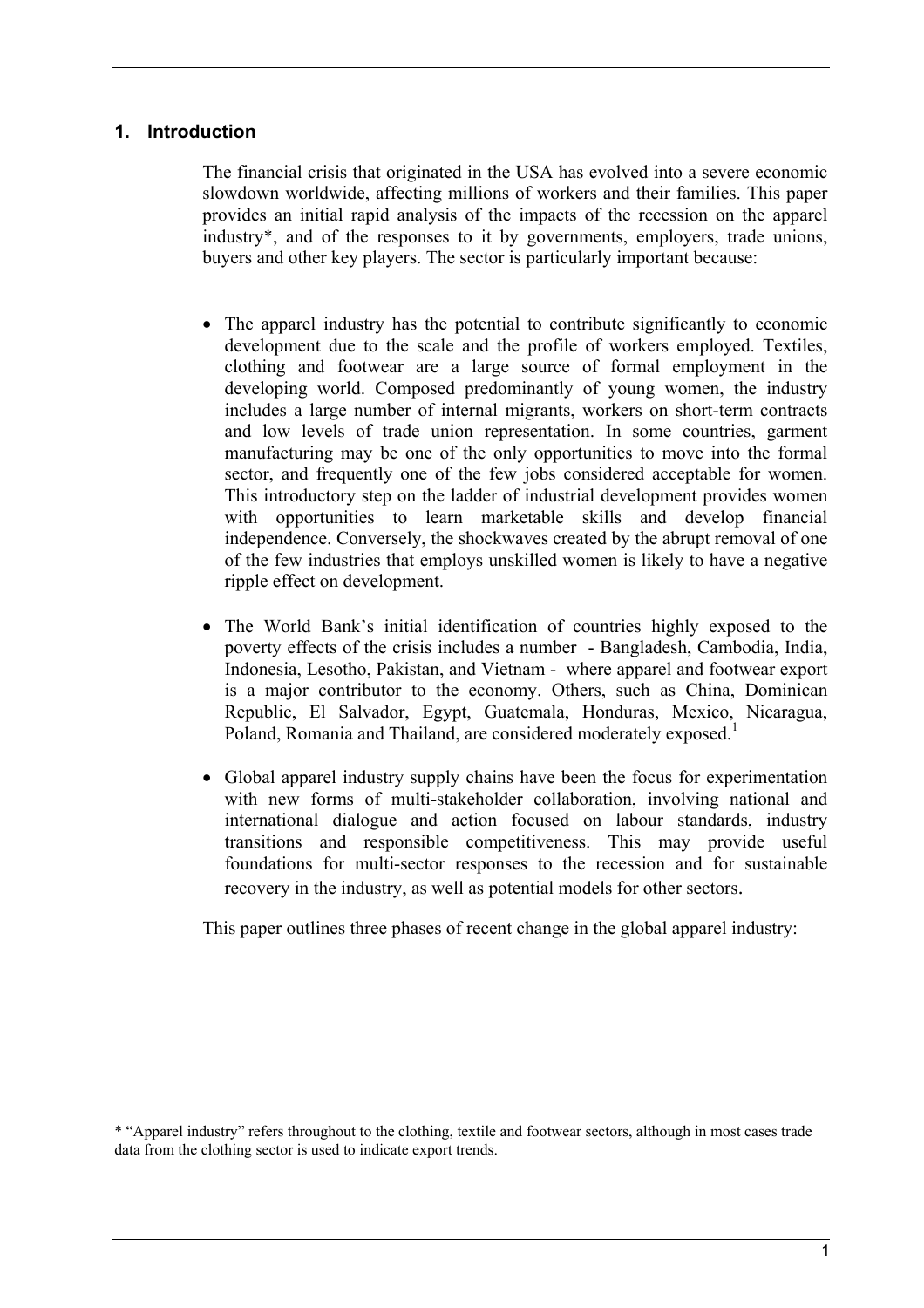#### **Figure 1: Three phases**



The paper examines these waves of global changes and shocks to the apparel supply chain in terms of their cycle of impacts on retailers and buyers, manufacturers and exporters, and on workers, and it maps out the responses of government, industry, trade unions and multi-sector collaborations.

#### **Figure 2: Chain of impacts**



#### **2. Post MFA: An industry in transition**

Since 2005, when the Multi-Fibre Arrangement (MFA) came to an end, the global apparel and textile industry has been in transition from a system of managed trade to full-scale global competition. The table below gives a summary of the impacts and responses to these changes.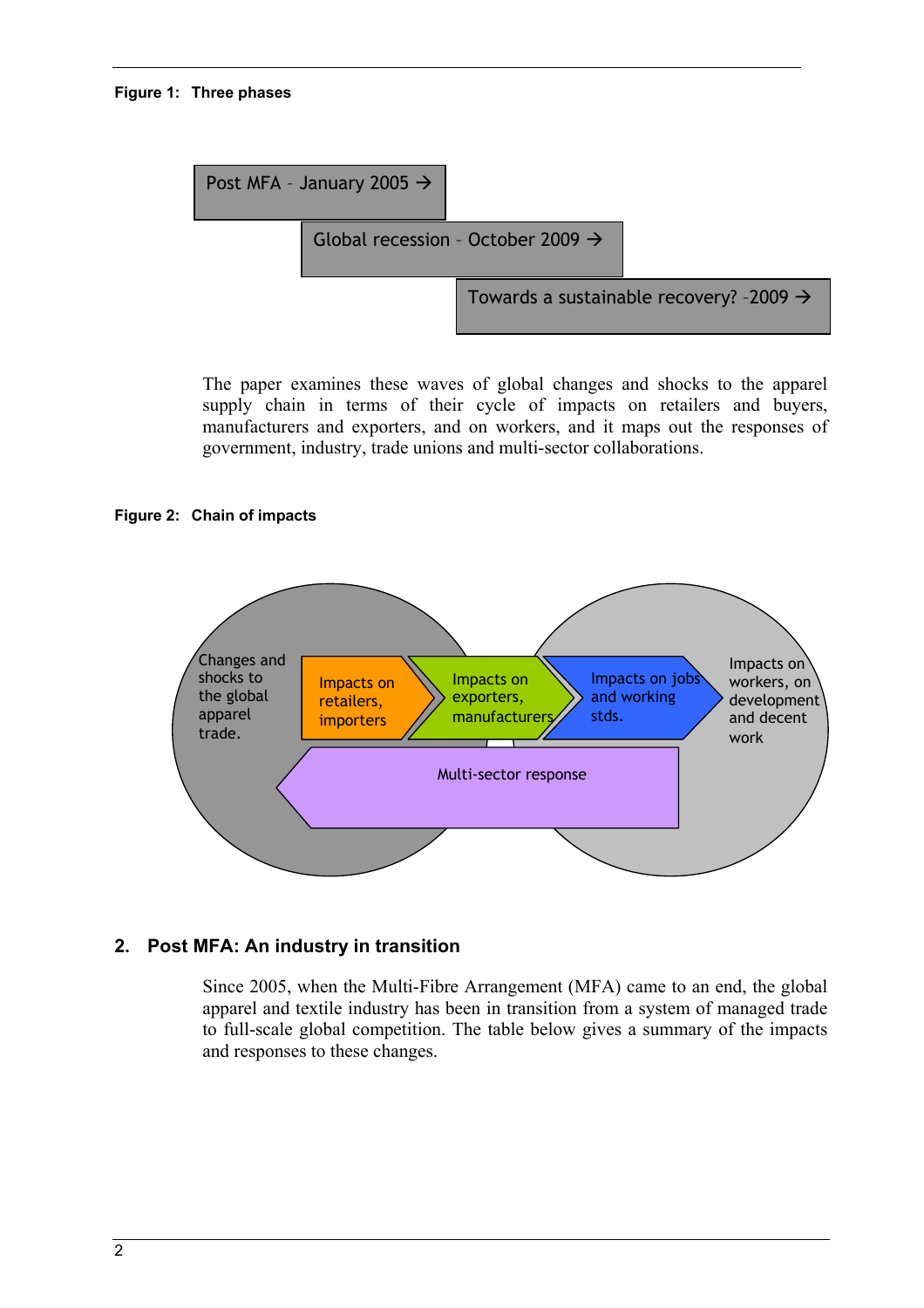| Summary: Impacts of post MFA changes in the industry |                                                                                                                                                                                                                                             |                                                                                                                                                                                                                                                                                                                                                                                                                |  |
|------------------------------------------------------|---------------------------------------------------------------------------------------------------------------------------------------------------------------------------------------------------------------------------------------------|----------------------------------------------------------------------------------------------------------------------------------------------------------------------------------------------------------------------------------------------------------------------------------------------------------------------------------------------------------------------------------------------------------------|--|
|                                                      | <b>Impacts</b>                                                                                                                                                                                                                              | <b>Outcomes</b>                                                                                                                                                                                                                                                                                                                                                                                                |  |
| Brands, retailers,<br>buyers                         | Ability to make sourcing<br>decisions on purely<br>commercial grounds,<br>without quota limitations.                                                                                                                                        | Supply chain consolidation<br>towards fewer countries and<br>fewer larger suppliers.<br>Increasing importance of<br>strategic sourcing relationships.                                                                                                                                                                                                                                                          |  |
| Exporters,<br>manufacturers                          | Rising global exports have<br>enabled expanding<br>production in many<br>countries - not the "great<br>garment massacre" some<br>feared.<br>Intensified competition on<br>price, quality, speed,<br>compliance, full package<br>production. | Increasing two track<br>development pathway in the<br>industry - into high value added<br>(& productivity, labour<br>standards) segment and low<br>price segment where labour and<br>environmental standards<br>vulnerable.<br>Exporters in some countries<br>struggling to compete.                                                                                                                           |  |
| <b>Workers</b>                                       | Increasing employment in<br>the sector but labour<br>standards remain<br>vulnerable, particularly in<br>the commodity segment.<br>Jobs already lost and<br>vulnerable in countries<br>struggling to retain<br>competitiveness.              | The industry is still an important<br>source of formal employment<br>and industrial development<br>stepping stone in many<br>countries, but labour standards<br>remain poor. Key issues include<br>absence of national enforcement<br>of existing labour laws, failure to<br>pay a living wage, excessive or<br>compulsory overtime, and<br>absence of adequate workers'<br>representation with<br>management. |  |

In the four years following the end of the quota system commercial considerations have overtaken international trade rules in determining competitiveness. Alongside the end of the MFA, the rise of "fast fashion" and improved inventory control means that buyers are increasingly seeking suppliers that can source materials, coordinate logistics and collaborate on creative development, as well as operate in locations that lend themselves to shorter delivery cycles. Brands and retailers have therefore been consolidating towards larger suppliers and fewer countries.

Major buyers are increasingly shifting away from sourcing a multitude of small firms, and from old-style "cut, make and trim" sewing facilities, to pursuing relationships with a smaller number of "strategic suppliers" – either manufacturing groups or agents who manage production across multiple factories and international locations, sharing financial liability, providing greater value-added services and retaining a larger share of profits from the garment trade.

Brands increasingly do not make sourcing decisions on a country-by-country basis, but select firms to work with. In many cases it is these first tier suppliers, not the retail buyers, who are making decisions about production location decisions. At a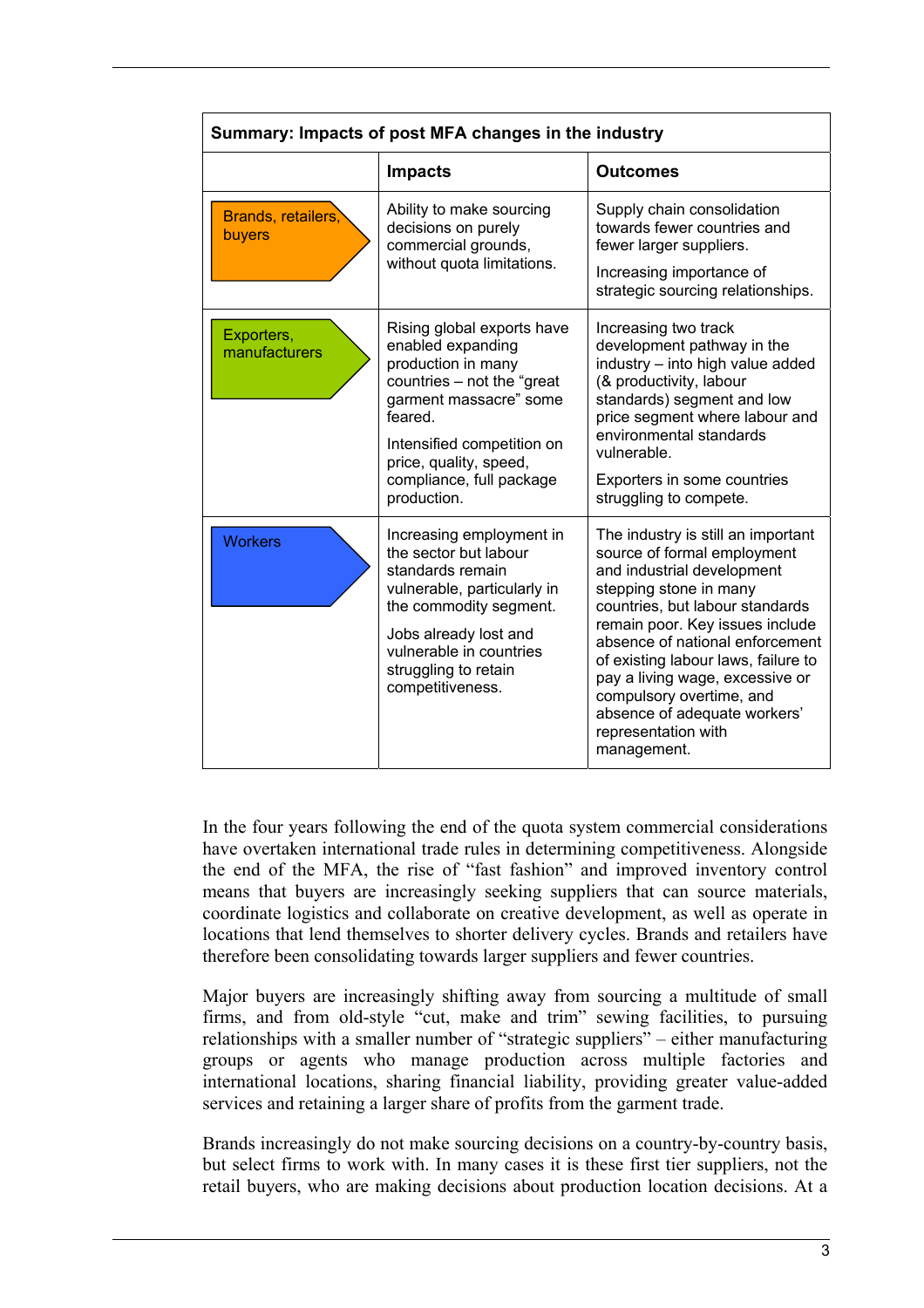national level, technology, skills and local logistics have become as important as wage rates in driving competitiveness, while the advantages of remaining trade preferences have become less important. While the feared ''winner takes all" scenario did not materialize, there have been clear country-level "winners and losers" as buyers shifted their supply chains towards more competitive vendors and locations.

#### **Figure 3: Post MFA winners and losers**

Percentage change in value of exports to US and EU between 2004 and 2007

| <b>Winners</b>    |        |              | Losers  |  |
|-------------------|--------|--------------|---------|--|
| China             | $+73%$ | South Africa | -75%    |  |
| Macedonia         | +56%   | S. Korea     | $-61%$  |  |
| India             | $+45%$ | Dominican    | $-48%$  |  |
|                   |        | Rep.         |         |  |
| Cambodia          | $+45%$ | Mexico       | $-31%$  |  |
| Indonesia         | $+30%$ | Romania      | $-28%$  |  |
| Bangladesh        | $+28%$ | Guatemala    | $-25%$  |  |
| Pakistan          | $+13%$ | Mauritius    | -16%    |  |
| Sri Lanka         | $+13%$ | Lesotho      | -16%    |  |
| Turkey            | $+8\%$ | Philippines  | $-12\%$ |  |
| Morocco<br>$+4\%$ |        | El Salvador  | $-12%$  |  |
|                   |        | Honduras     | -6%     |  |

| <b>Winners</b> |         | Losers           |         |
|----------------|---------|------------------|---------|
| China          | $+73%$  | South Africa     | $-75%$  |
| Macedonia      | +56%    | S. Korea         | $-61%$  |
| India          | $+45%$  | Dominican        | $-48%$  |
|                |         | Rep.             |         |
| Cambodia       | $+45%$  | Mexico           | $-31%$  |
| Indonesia      | $+30\%$ | Romania          | $-28%$  |
| Bangladesh     | $+28%$  | Guatemala        | $-25%$  |
| Pakistan       | $+13%$  | <b>Mauritius</b> | $-16%$  |
| Sri Lanka      | $+13%$  | Lesotho          | -16%    |
| Turkey         | $+8\%$  | Philippines      | $-12\%$ |
| Morocco        | $+4\%$  | El Salvador      | $-12\%$ |
|                |         | Honduras         | -6%     |
|                |         | Thailand         | -3%     |
|                |         | Tunisia          | $-1\%$  |
|                |         |                  |         |

NB: China including Hong Kong.

*Source: EUROSTAT and USTIC database SITC Category 84, analysis by AccountAbility*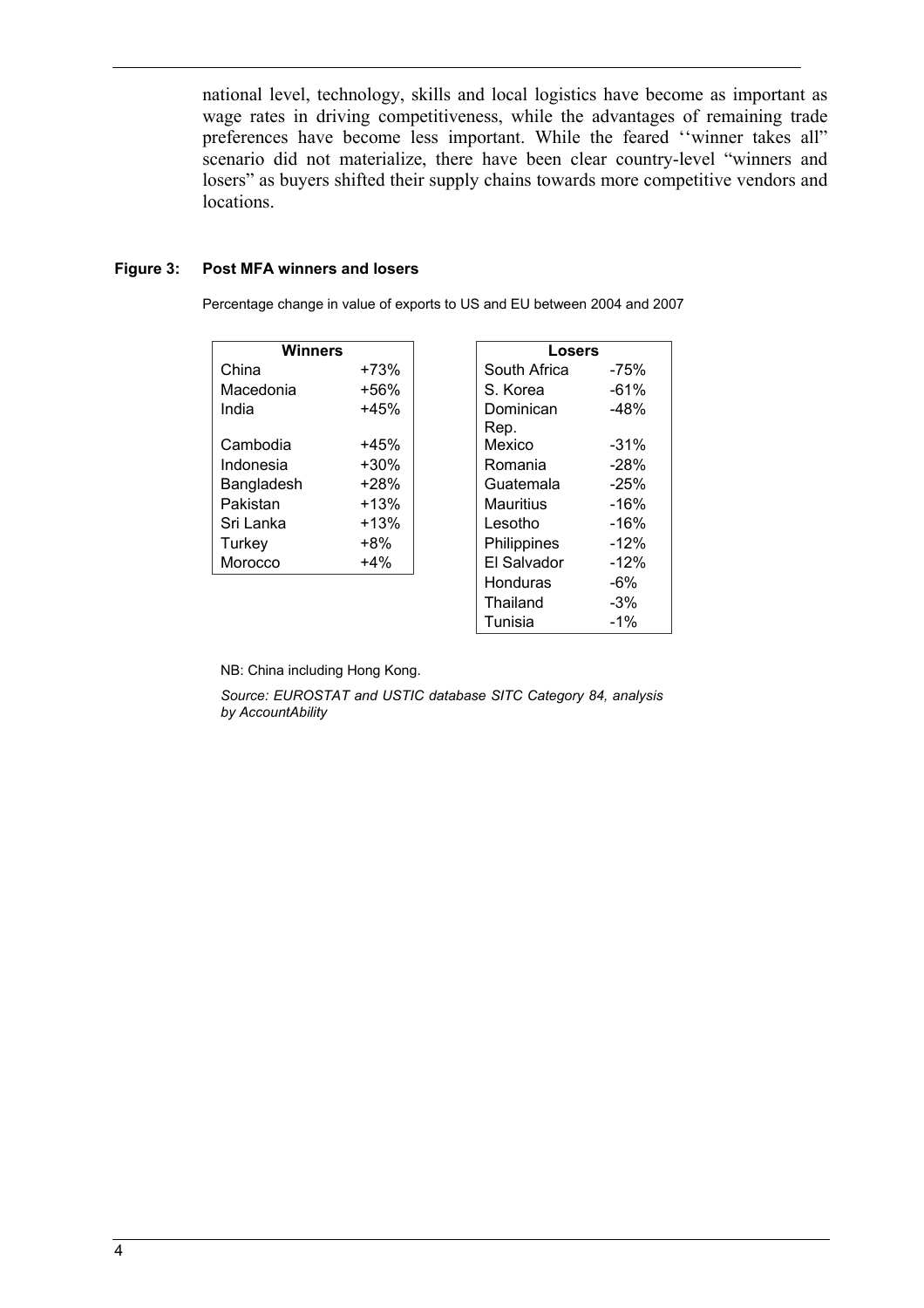#### **Figure 4: Market share of largest suppliers**

EU and U.S. market 2002–2007



*Source: USTIC and EUROSTAT databases, imports of SITC Category 84 – Analysis by Nathan Associates* 

Large exporters (exporting over US\$500 to the United States or  $\epsilon$ 500 million to the EU in 2004) gained greater market share than both the EU and US (see figure 2), while small countries exporting less than this generally experienced the steepest declines. However, some smaller exporters such as Egypt, Haiti, Morocco, Tunisia and Botswana managed to maintain competitiveness and export growth. Some previous apparel exporters such as South Africa and Nepal saw their industries all but wiped out, while many others saw their exports fall. In the Dominican Republic employment fell by 50,000 in the 18 months following the end of quota, as exports to the US dropped by 35per cent and over 60 factories closed.<sup>2</sup>

Overall the global apparel and textile trade continued to grow up to 2009, absorbing new young workers into the industry each year. This expanding market combined with continuing trade restraints on China, and buyers' desire for supply chain diversity has meant that consolidation of supply chains to fewer countries has not taken place as quickly as was expected. Many buyers say that they were still in the midst of ongoing supply chain consolidation when the recession hit.

However the industry is increasingly split between divergent pathways, with value added manufacturers producing high quality, premium products, organized around the benefits of being close to market and emphasizing productivity and technical innovation, and commodity manufacturers who compete on price to produce lower quality, cheaper products. Fierce price competition in this environment means that labour and environmental standards are vulnerable. Below these is a largely illegal and informal but vibrant sweatshop industry producing low-quality products for both domestic and export markets.

Sustained efforts by global brands to promote adherence to the rule of law and additional voluntary standards have met limited success, and penetrated only a narrow segment of the total industry. Key system-wide issues in the industry continue to be: absence of national enforcement of existing labour laws, failure to pay a living wage, excessive or compulsory overtime, and absence of adequate workers' representation with management.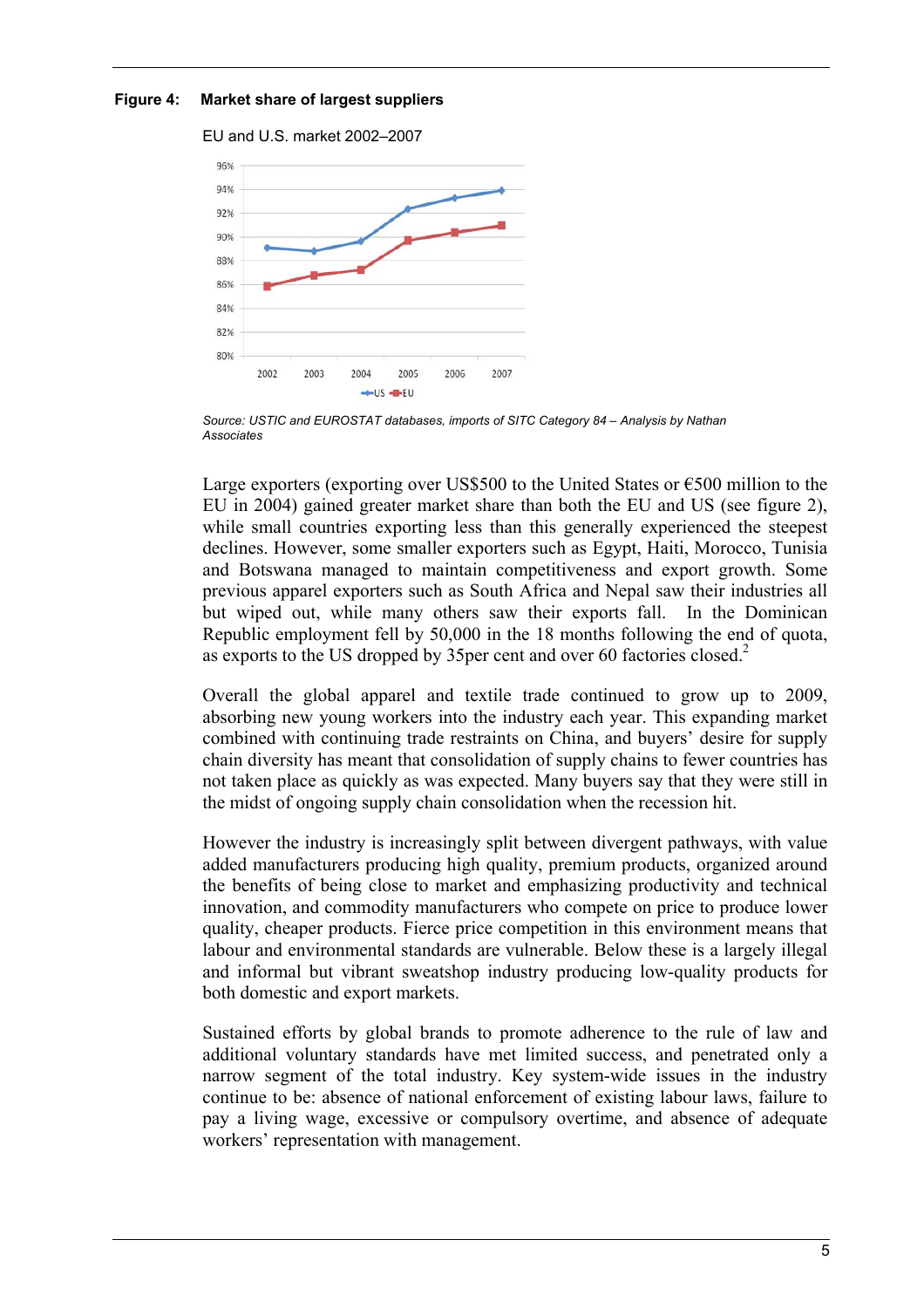The apparel industry has been the focus of a number of national and international multi-sector collaborative initiatives which initiated since the 1990s to address concerns about poor labour standards. While many of these initiatives were initially focused on developing factory level standards ("codes of conduct") and auditing and assurance systems, ongoing learning about the limitations of audit based systems, and the looming challenge of the end of the MFA system prompted many of these initiatives to expand their focus to considering how to enable broader responsible transition across the industry and to align competitiveness with decent work.

| Multi-                               | International multi-sector apparel industry initiatives                                                                                                                           |                                                                                                                                                                                                                                                                      |  |
|--------------------------------------|-----------------------------------------------------------------------------------------------------------------------------------------------------------------------------------|----------------------------------------------------------------------------------------------------------------------------------------------------------------------------------------------------------------------------------------------------------------------|--|
| sector<br>response                   | Description                                                                                                                                                                       | Response to the pressures brought about by<br>industry transition.                                                                                                                                                                                                   |  |
| <b>Better Work</b>                   | ILO initiative, with<br>the IFC and BSR.                                                                                                                                          | Launched after the end of the MFA to improve<br>labour standards and competitiveness in global<br>supply chains. Initially working in Jordan,<br>Vietnam and Lesotho.                                                                                                |  |
| <b>Ethical Trading</b><br>Initiative | Companies, trade<br>unions and NGOs.<br>focused on 'learning<br>by doing' around the<br>ETI's Base Code of<br>Labour Practice (all<br>consumer goods,<br>not just apparel)        | Engaging with brands on how their purchasing<br>practices impact on labour standards.<br>Supporting the development of social dialogue in<br>factories in China.                                                                                                     |  |
| Fair Labour<br>Association           | US colleges and<br>universities, civil<br>society<br>organizations,<br>brands focused on<br>accrediting factories<br>and brands to the<br><b>FLA Workplace</b><br>Code of Conduct | Working in some countries (e.g., Dominican<br>Republic) to promote multi-stakeholder<br>collaboration towards promoting and protecting<br>workers rights in the post-MFA environment.<br>In 2006 developed guidance on retrenchment for<br>FLA affiliated companies. |  |
| <b>MFA Forum</b>                     | Open network of<br>brands.<br>manufacturers,<br>government and<br>development<br>bodies, trade<br>unions, NGOs.                                                                   | Established in early 2004 to address key<br>concerns that were predicted with the end of the<br>Multi-Fibre Arrangement. Working in<br>Bangladesh, Lesotho, Morocco and Central<br>America to enable multi-sectoral response to<br>industry challenges.              |  |

In addition to these international collaborations, there have been a number of national level initiatives, often bringing together governments, donors and manufacturers associations (although rarely other stakeholders) to develop the productivity, skills, competitiveness and labour conditions of the apparel and textile industry. Examples include the USAID-funded Garment Industry Productivity Centre in Cambodia, and the GTZ-supported work of the Bangladesh Garment Manufacturers and Exporters Association on competitiveness improvement.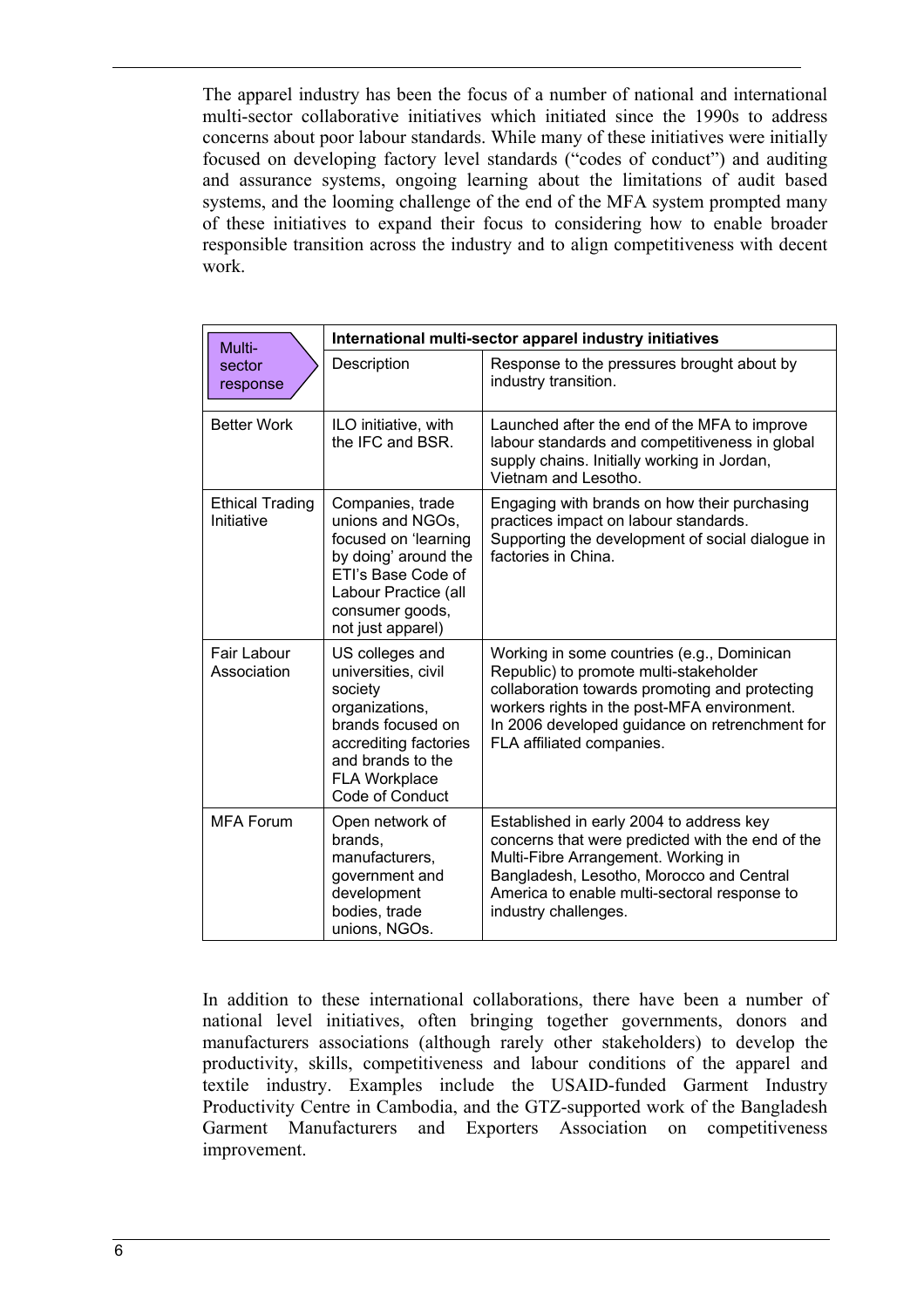### **3. Impacts of the crisis**

The end of the MFA quota regime was a time of extreme uncertainty in the industry. Wide disparities between predictions reflected different assumptions and vested interests as well as a lack of good information (particularly about factory capacity and employment numbers). This situation has not changed. As Apparel Industry commentator Michael Flanagan points out, accurate information has been an early casualty of the recession: "The exaggerations are the result of bad reporting, mistranslations, deliberate lying and frequent confusion. But, as attitudes get gloomier, really bad news - whether true or made up to promote a cause - finds it easier to get reported than the more complex reality that some people are doing better than others."<sup>3</sup>

As the crisis has unfolded at different speeds, and different interest groups seek support for their own preferred public policy responses, there has been a mass of conflicting reports and predictions surrounding the impacts of the financial crisis on the sector. While anecdotal reports of factory closures are widespread, robust data on employment, including factory closures and new factories expanding, remains difficult to find.<sup>4</sup> Nevertheless, a clearer picture is now emerging of how the financial crisis has been playing out in the apparel and textile sector over the past few months.

#### **Figure 5: Charting the progression of the financial crisis in the T&C Sector**

|                              | 2008                                                     |                                                                                                                                                  | 2009                                                                                                                                            |                                                                                                      |  |
|------------------------------|----------------------------------------------------------|--------------------------------------------------------------------------------------------------------------------------------------------------|-------------------------------------------------------------------------------------------------------------------------------------------------|------------------------------------------------------------------------------------------------------|--|
|                              | Oct-Dec                                                  | Jan- March                                                                                                                                       | April- June                                                                                                                                     | July $\rightarrow$                                                                                   |  |
| Impacts on                   |                                                          | Recession in importing countries $\rightarrow$ clothing sales falling<br>Some retailers going out of business, or cancelling orders              |                                                                                                                                                 | <b>Clothing sales</b><br>sluggish, price<br>pressures                                                |  |
| retailers,<br>buyers         | <b>Manufacturers</b><br>fulfilling previous<br>orders    | Orders reduced particularly by US clothing<br>specialists.<br>Discounters and fast fashion still continuing to<br>order, but prices $\downarrow$ |                                                                                                                                                 | <b>Tighter inventory</b><br>control - shorter<br>order cycles,<br>consolidating supply<br>chains.    |  |
|                              | Credit crunch - working capital scarce for manufacturers |                                                                                                                                                  |                                                                                                                                                 |                                                                                                      |  |
|                              |                                                          | Manufacturers cutting production                                                                                                                 |                                                                                                                                                 |                                                                                                      |  |
| Impacts on<br>exporters      |                                                          | Some manufacturers going out of business                                                                                                         |                                                                                                                                                 | <b>Tighter competition</b><br>for manufacturers,<br>flexibility, need for<br>new business<br>models. |  |
| Impacts on<br>workers        |                                                          | Many workers laid off.<br>Migrants returning to the<br>countryside.                                                                              | Some workers reemployed, still in work.<br>job security down.                                                                                   | Others facing unemployment. Wages and                                                                |  |
| Multi-<br>sector<br>response |                                                          |                                                                                                                                                  | Governments, international finance<br>institutions and donors beginning to<br>respond with trade finance, and social<br>safety net improvements |                                                                                                      |  |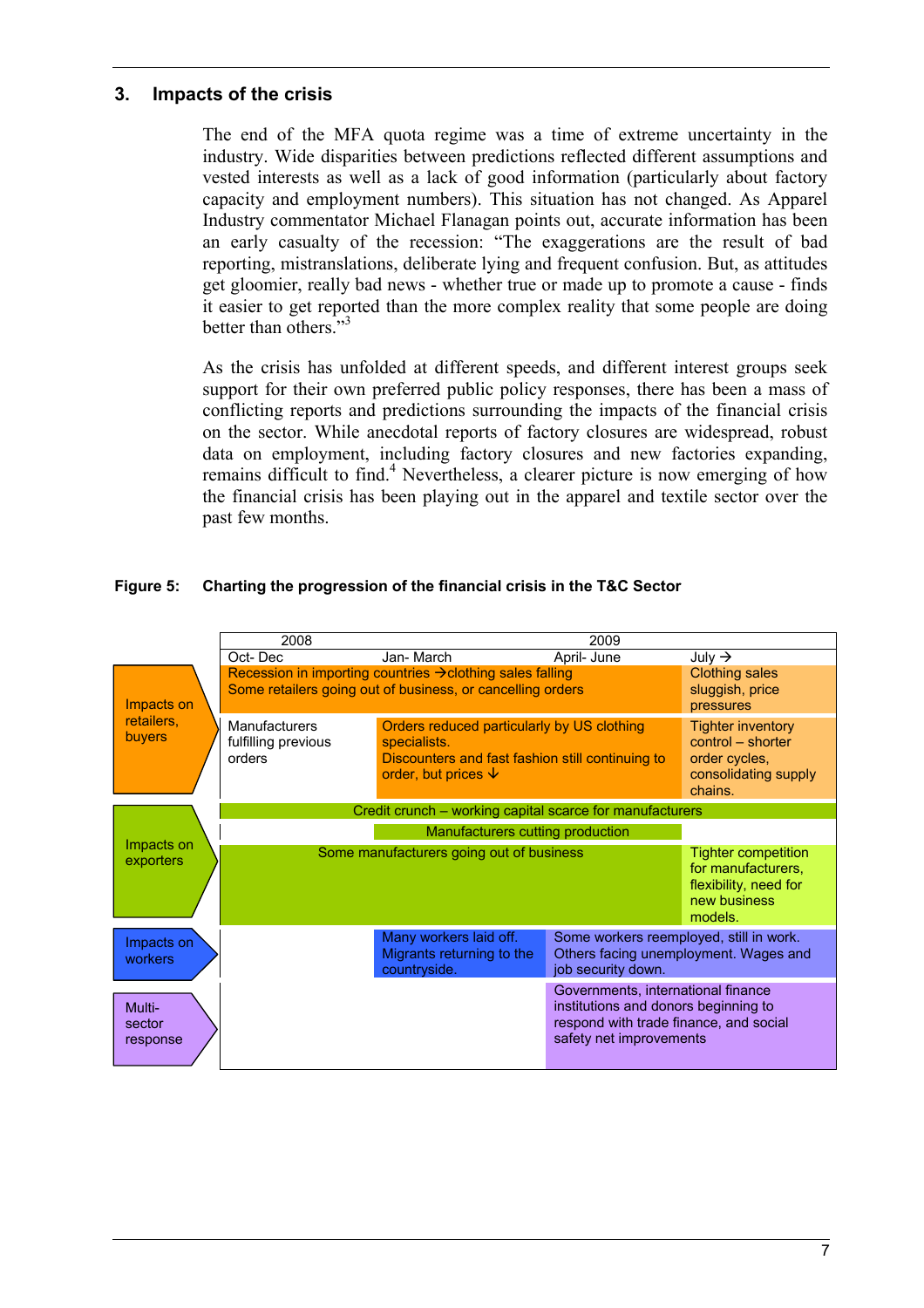## *3.1 Impacts on retailers and buyers*

Sales in the textiles and clothing sector fell after it was struck by the global credit crunch, collapse in consumer confidence and employment losses. European, U.S. and Japanese clothing sales have been suffering since the last quarter of 2008. US garment retail sales were down 2.1 per cent over the whole of 2008 (following a 4.5 per cent increase in 2007), and in the first three months of 2009 were 5.1 per cent lower than in the previous year, taking like-for-like retail sales overall - to roughly the level of March 2006.



#### **Figure 6: US retail sales**

*Source: US Census Bureau, Service Sector Statistics http://www.census.gov/mrts/www/mrts.html , Analysis by AccountAbility* 

The EU does not report aggregate clothing retail sales, but general EU retail sales have been falling and non-food sales in the Eurozone were down 1.9 per cent in the 12 months up to March 2009.<sup>5</sup> Feedback from vendors and buyers shows that European sales have generally not been as badly hit as in the US, but prices are being cut more sharply.<sup>6</sup> In the UK, for example, March sales in clothing specialists were up 8.4 per cent by volume compared to last year, but sales values were down 5.5 per cent.

Discounters and fast fashion retailers are outperforming mainstream clothing specialists and department stores. Wal-Mart, the world's largest clothing retailer, has been reporting rising sales volumes (although US dollar sales were down by 1.6 percent in 2008), while in the three largest non-US retailers Inditex (Zara), H&M and outlets of Li &Fung, sourcing also saw sale rises of 10 per cent, 11 per cent and 14.5 per cent, respectively.<sup>7</sup>

The chart below shows the trend in clothing sales, inventories and imports. While these figures do not measure exactly the same trade flows (sales and inventories are seasonally adjusted and refer only to specialist clothing stores, while imports include all clothing imports) they do show the time lag between sales falling in late 2008, and imports which really began to fall in 2009. They also highlight that the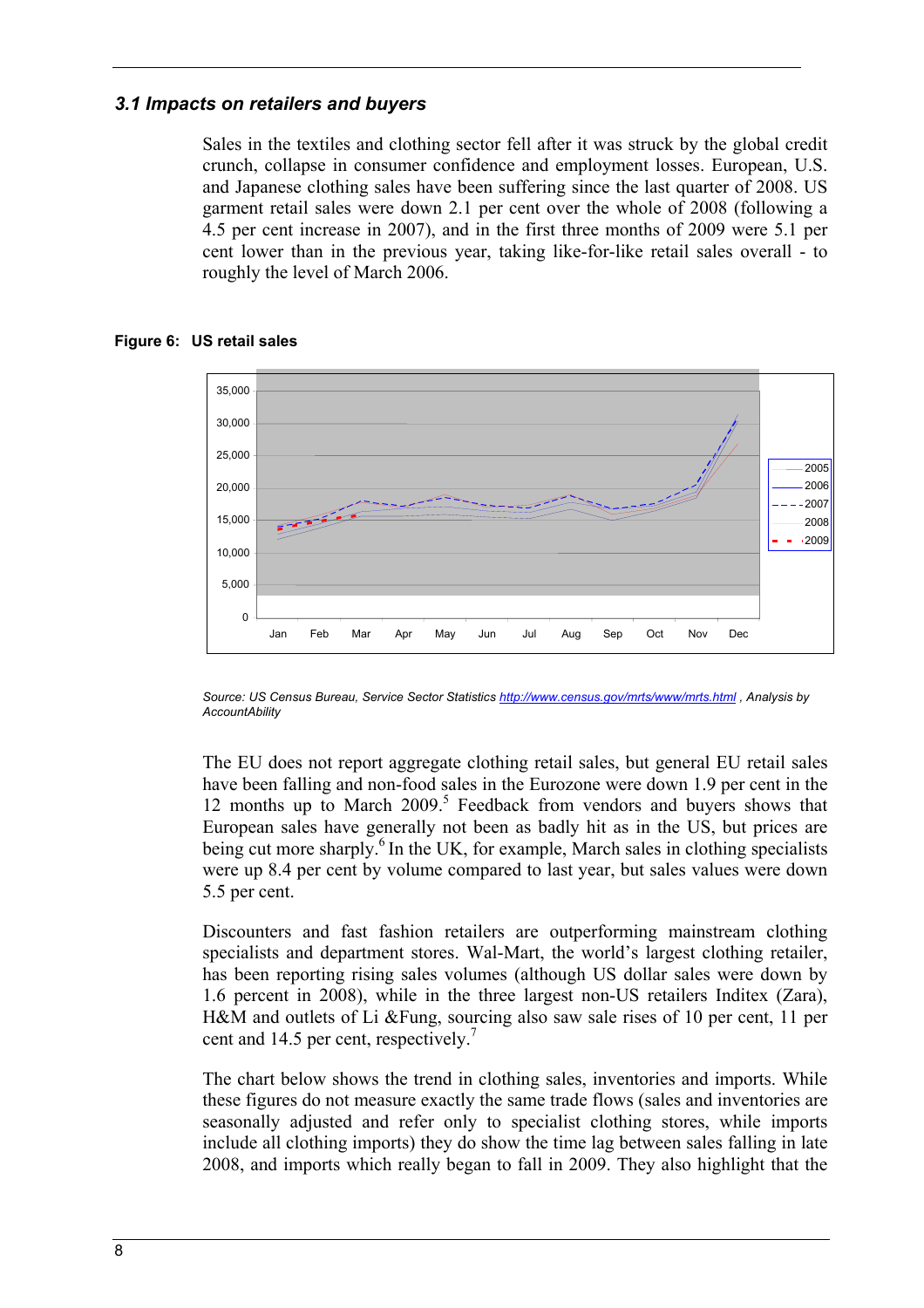biggest driver of falling imports has not been falling sales but clothing retailers' efforts to reduce inventories, which in the year to date have been cut by 20 per cent.



**Figure 7: US clothing store sales and inventories, and clothing imports** 

#### *3.2 Impacts on manufacturers and exporters*

Overall the global garment trade fell by 0.5 per cent in volume in 2008. In general the post-MFA picture of winners and losers has continued, with many countries accelerating their share loss. "The global garment industry is in terrible trouble, but the pecking order seems little affected," concluded industry commentator David Birnbaum at the beginning of this year.

China, the main Asian exporters, and Honduras increased their share of exports to the US, Europe and Japan. Other Central American exporters, Cambodia, Africa, and most of Europe's neighbours lost market share through the year. The most spectacular growth (albeit from a very small base) occurred in the new sourcing destinations, Algeria and Laos, reflecting apparel buyers' continual search for "the next sourcing destination," despite consolidation.<sup>8</sup>

As the chart below illustrates, exports to the US from countries other than China are accelerating in their decline (these countries as a group saw the value of their apparel exports to the US fall by 0.79 per cent in 2006, 3.49 per cent in 2007 and 4.41 per cent in 2008), while exports from China went from double-digit growth to stagnation.

*Source: Source: USTIC and US Census Bureau, Service Sector Statistics http://www.census.gov/mrts/www/mrts.html , analysis by AccountAbility.*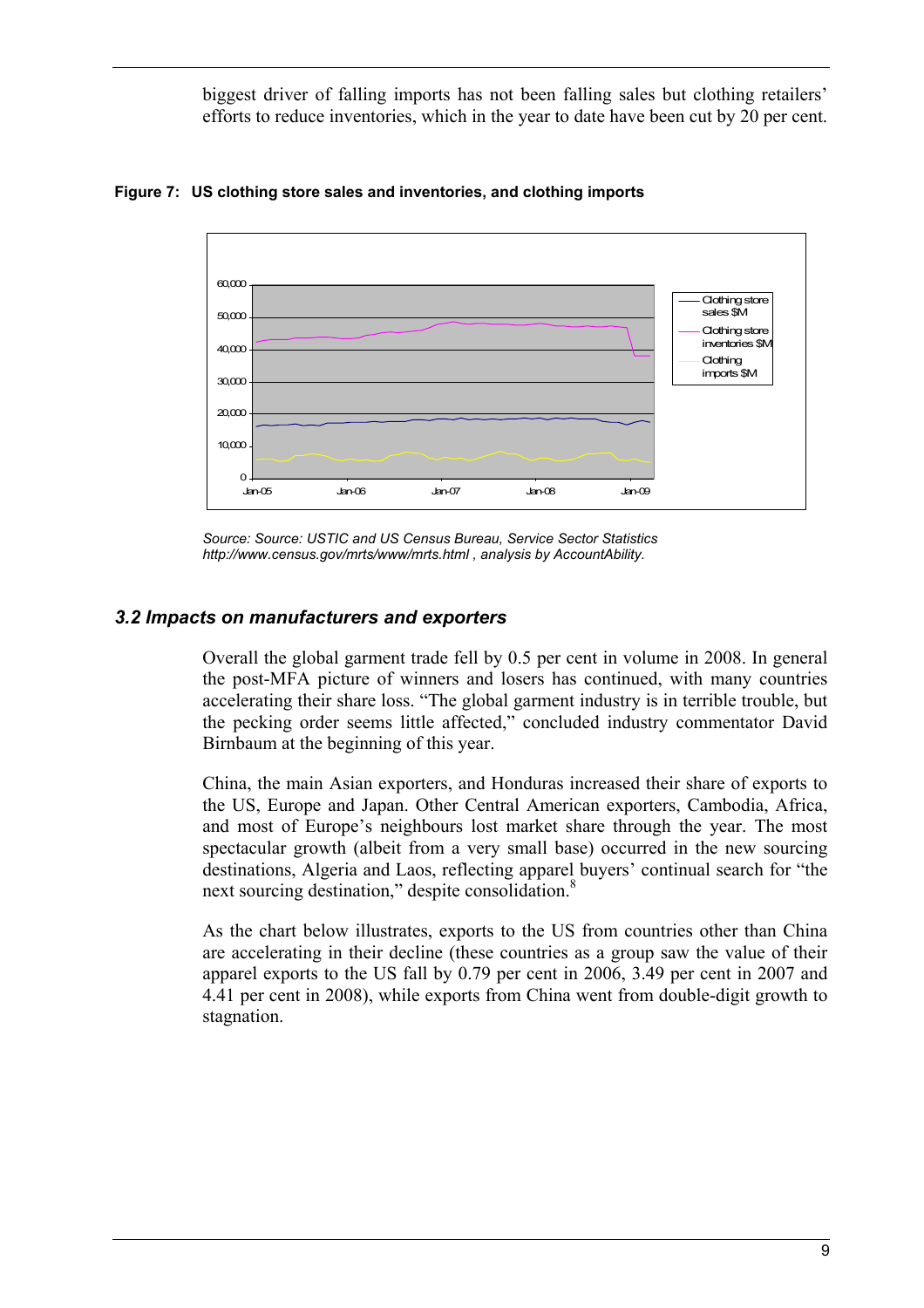**Figure 8: US apparel import trend** 



Imports are continuing to fall – with trade values dropping faster than volumes. In the first three months of this year exports to the US fell by almost 10 percent in value and 5 percent in volume compared to the same time last year, effectively wiping out all of the post-quota growth in trade. In May US imports fell by 14 percent in volume (compared to May 2008). Imports from the top five Asian exporters (China, Vietnam, Indonesia, India and Bangladesh) are recovering but import figures for other countries show an accelerating decline reaching 30 percent. Even those countries that are maintaining their export volumes are experiencing price falls. Vietnam, for example, reported a 5 percent fall in textile and garment earnings from US exports in the first half 2009, in spite of strong volume growth.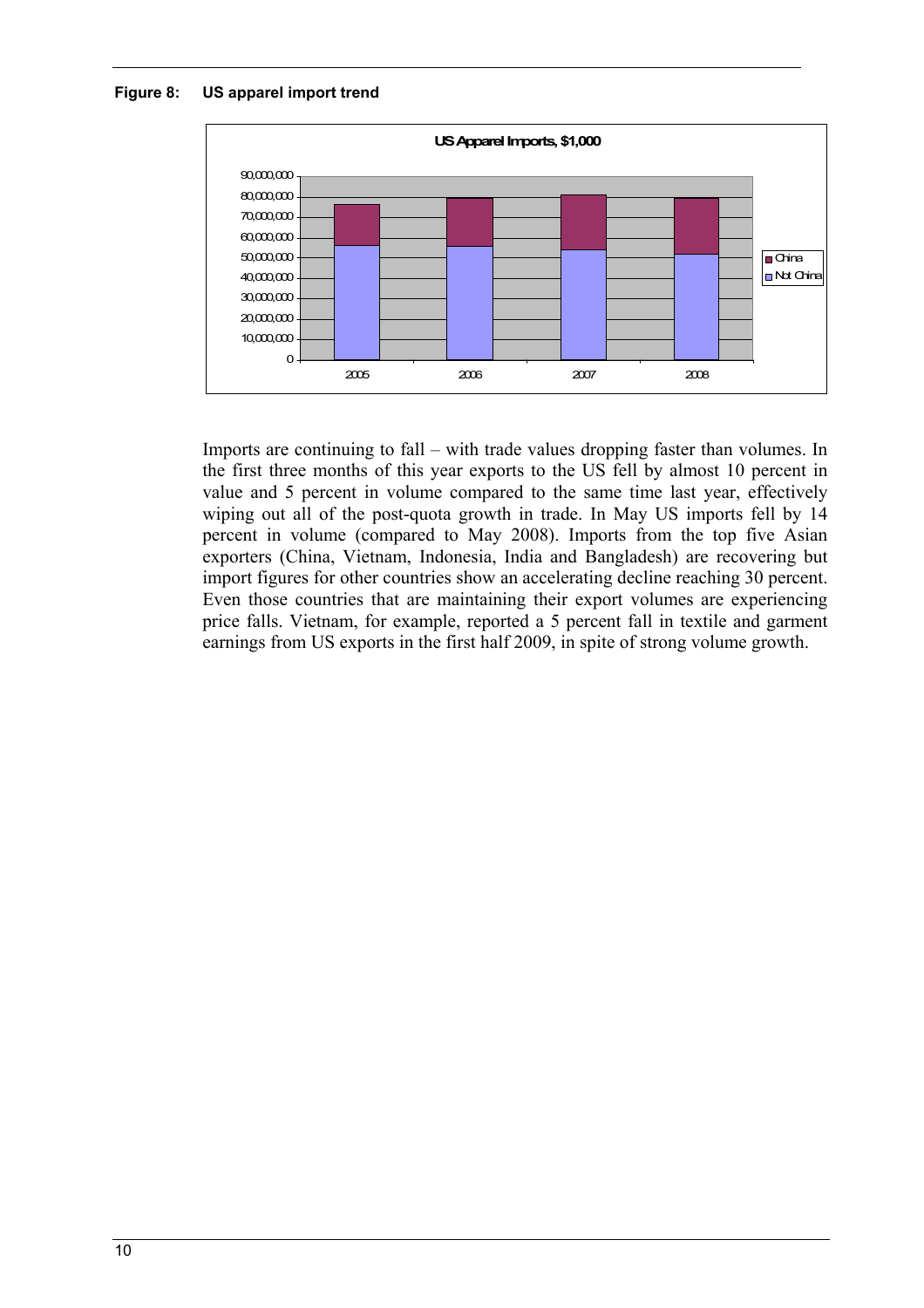

**Figure 9: Change in export value to the US** 

*Source: USTIC Year-on-year % change in \$ imports to the US, Cat 84 SITC, Analysis by AccountAbility* 

Buyers and industry commentators say the recession is not so much changing the nature of the apparel industry as accelerating existing structural trends that were already in play, in particular:

- Extreme vulnerability of apparel manufacturing businesses based on low margins and high risks;
- Consolidation of supply chains, making it harder for small countries and small producers to remain viable in the global apparel market;
- Divergent pathways between value-added and commodity segments. Growth in sales during the recession is occurring mainly in the discount and fast fashion sectors, while broad price cuts are exacerbating the vulnerability of the industry to low labour standards and downward wage pressures.
- Lack of long-term vision and supporting data in the industry. Lack of information about garment sector employment and lack of early warning about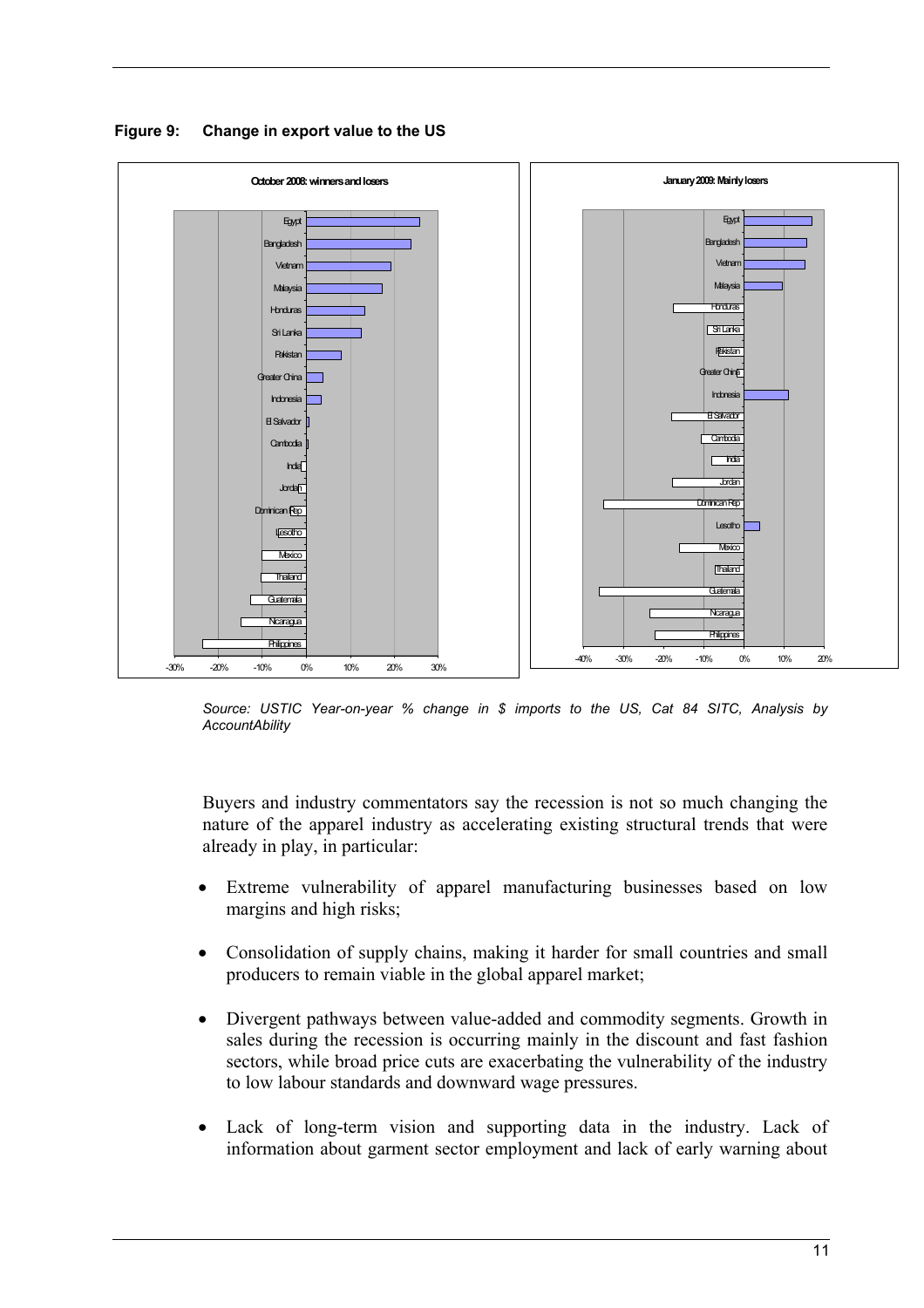factory vulnerability make it difficult to secure viable supply chains and mitigate the negative impacts on workers.<sup>9</sup>

The alarming number of factory closures and lay-offs reported in the first phase of the recession exposed the vulnerability of the industry. The pattern of these closures and lay-offs cannot be explained simply by the drop-off in export demand experienced at that point. As the trade figures show, the fall in the level of global trade in apparel occurred seriously in 2009. Before that, orders placed earlier in the year were still being fulfilled. However, even the relatively modest reduction in export growth experienced in 2008 was accompanied by a more widespread, and largely unexpected, collapse of suppliers and loss of jobs.

To understand why suppliers have failed in such high numbers, industry analysts point to the health of individual businesses and their customers, as well as overall trade trends and the drying-up of sources of working capital. Some suppliers entered the downturn with vulnerable, unsustainable business models, selling far too cheaply, or dealing with unreliable clients in a desperate attempt to remain competitive. Others, whilst apparently solid and expanding, were encumbered by high levels of debt and luckless currency hedges which, when combined with delayed or defaulted payments by customers, pushed them into failure. In some cases, orders cancelled by buyers at the last minute left exporters carrying unsustainable losses.<sup>10</sup>

#### **Company-by-company: how the recession is affecting some manufacturers in Vietnam**

Tran Thanh Lam, the director of a garment export company in Vietnam, signed FOB contracts with three partners from the US, UK and Canada for making 130,000 pairs of women's trousers and 50,000 jackets. The orders were semi-complete when two of the three partners asked to reduce their ordered volumes by 30-40 percent.

"Our company has suffered heavy losses from the contract, as we spent money on importing materials before," Lam said. Meanwhile, tens of workers of his company have been laid off due to the order cuts, while Lam still has to pay them 70 percent of their salaries. Lam said that he dare not refuse the foreign partners for fear of losing them.

La Kien Ban, Director of Dat Thanh Garment Trade and Production Company, said that garment companies are all running perfunctorily, trying to retain clients rather than make profit. The profit gained in the last few months was sufficient only to cover production costs and pay workers, Ban said. Meanwhile, other companies complain that their revenues cannot maintain production, as small orders and low output do not even cover production costs

Nahnoom Company in Dong Nai province, which specializes in jackets, has declared bankruptcy. Importers repeatedly cut orders and the company's workers, who earned money on the volume of their products, left to find other jobs. As a result, the company had to hire other garment workshops to complete the orders at very high fees. Despite these fees, the quality of the products was poor, which caused the company to lose partners. The repetition of this scenario resulted in bankruptcy.

Le Ngoc Duc, Director of Van Thanh Garment Company, said that newly-established companies with large-scale operations and substantial numbers of workers have suffered the most. If orders continue dwindling, the companies may not survive this difficult period.

Source: Dong-Nai Industry (2008), Orders Waning, Garment Companies Suffering 10-16-2008 http://www.dongnai-industry.gov.vn/etintuc.asp?code=4745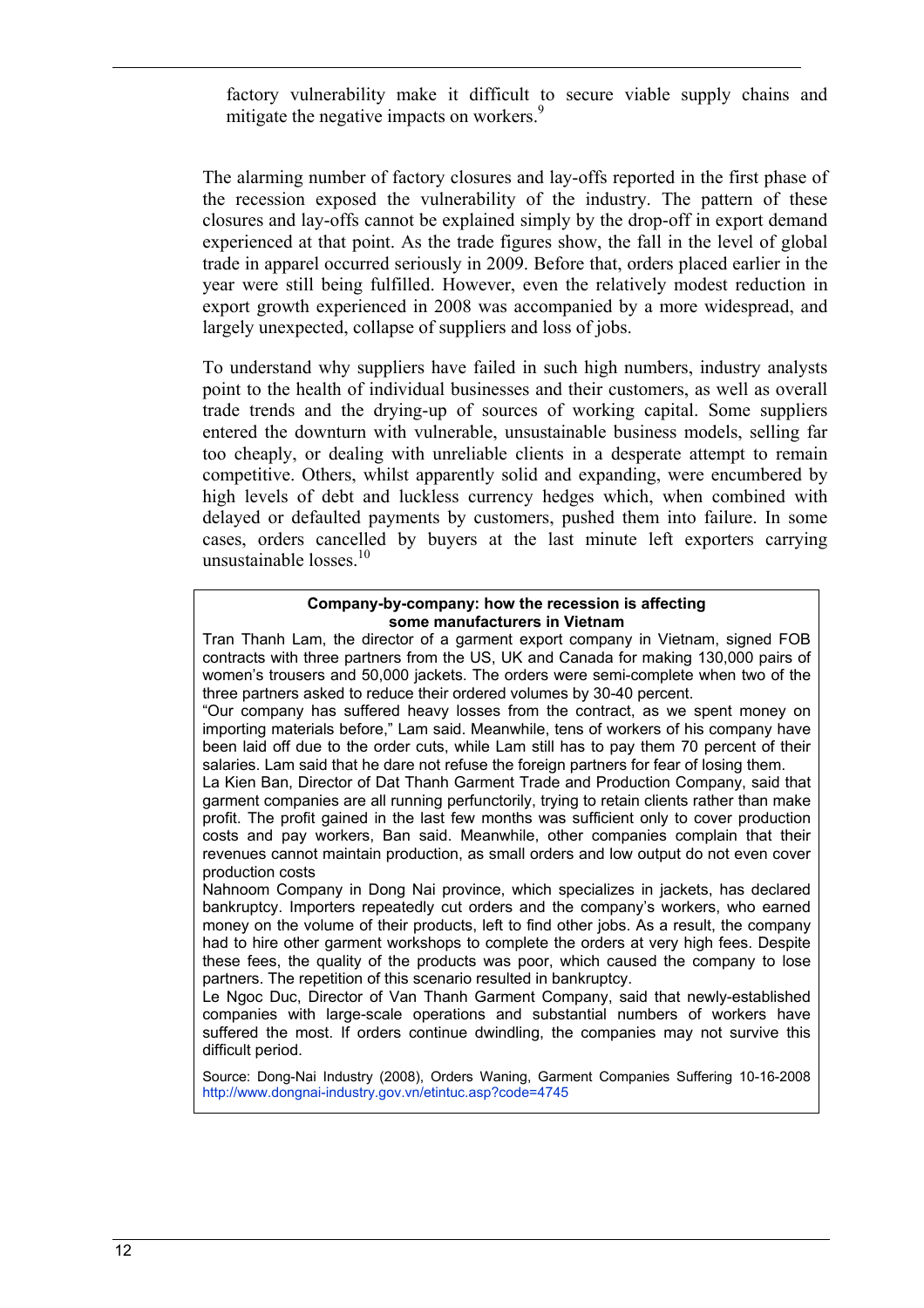## *3.3 Impacts on workers*

Trade unions, NGOs, manufacturers associations, buyers and local media have all reported factory closures and lay-offs, in some cases with factories shutting without notice, leaving workers short of back wages and severance pay. Combined with the downturn across sectors which impacts on alternative employment options, this is making workers more vulnerable, and reversing development progress.

The key reported impacts on workers are summarized below.

| Impacts on workers                                                                         |                                                                                                          |                                                                                                                                                                                                                                                                                                       |                                                                                                                     |  |
|--------------------------------------------------------------------------------------------|----------------------------------------------------------------------------------------------------------|-------------------------------------------------------------------------------------------------------------------------------------------------------------------------------------------------------------------------------------------------------------------------------------------------------|---------------------------------------------------------------------------------------------------------------------|--|
| <b>Impacts</b>                                                                             |                                                                                                          | Extent?                                                                                                                                                                                                                                                                                               | Outcome                                                                                                             |  |
|                                                                                            | Cyclical: mass<br>unemployment caused by<br>economic recession and<br>fall in demand.                    | Strong<br>evidence<br>cyclical<br>οf<br>unemployment in almost all<br>apparel<br>exporting countries, due to drop in<br>demand and credit crunch.<br>Migrant<br>workers<br>facing<br>in<br>particular<br>are<br>retrenchment.                                                                         |                                                                                                                     |  |
| Unemployment                                                                               | Frictional: temporary<br>unemployment caused by<br>people transitioning<br>between jobs.                 | Some<br>evidence<br>of<br>frictional<br>unemployment (e.g. in China where<br>manufacturing is moving inland) and in<br>countries in East Asia where uncertainty<br>in the industry is leading to workers<br>staying at home.                                                                          |                                                                                                                     |  |
|                                                                                            | Structural: mismatches<br>between skills and workers<br>due to the structure of the<br>economy changing. | The recession is accelerating supply<br>chain consolidation<br>and<br>magnifying<br>structural unemployment in countries<br>where the apparel industry was already<br>in decline (e.g. in Central America)                                                                                            | These trends<br>have a direct<br>impact on the                                                                      |  |
| Loss of formal job opportunities                                                           |                                                                                                          | There are widespread reports of re-<br>ruralisation and informalisation of the<br>workforce laid off from the industry.<br>Anecdotal reports of women workers<br>remaining in cities turning to sex work<br>and other hazardous occupations.                                                          | ability of factory<br>workers to meet<br>basic needs such<br>as food.<br>healthcare,<br>children's<br>education and |  |
| Lower income (loss of overtime,<br>benefits, bonuses)                                      |                                                                                                          | This appears to be widespread, although<br>in some countries manufacturers are<br>cutting the workforce and maintaining<br>wages.                                                                                                                                                                     | housing.                                                                                                            |  |
| Lay-offs not carried out according<br>to the law, loss of severance pay<br>and owed wages. |                                                                                                          | There have been anecdotal reports of<br>this, and some instances have become<br>quite<br>high<br>profile,<br>due<br>to<br>brand<br>involvement<br>and/or labour disputes<br>However, at national and<br>ensuing.<br>international level there is no good<br>monitoring of the extent of this problem. |                                                                                                                     |  |
| Working conditions and labour<br>rights vulnerable                                         |                                                                                                          | Anecdotal reports of increasing pressure<br>on labour standards. Certainly production<br>and employment appears to be holding<br>most<br>strongly<br>in<br>the<br>low-<br>up<br>price/commodity segment where working<br>conditions are poorest.                                                      |                                                                                                                     |  |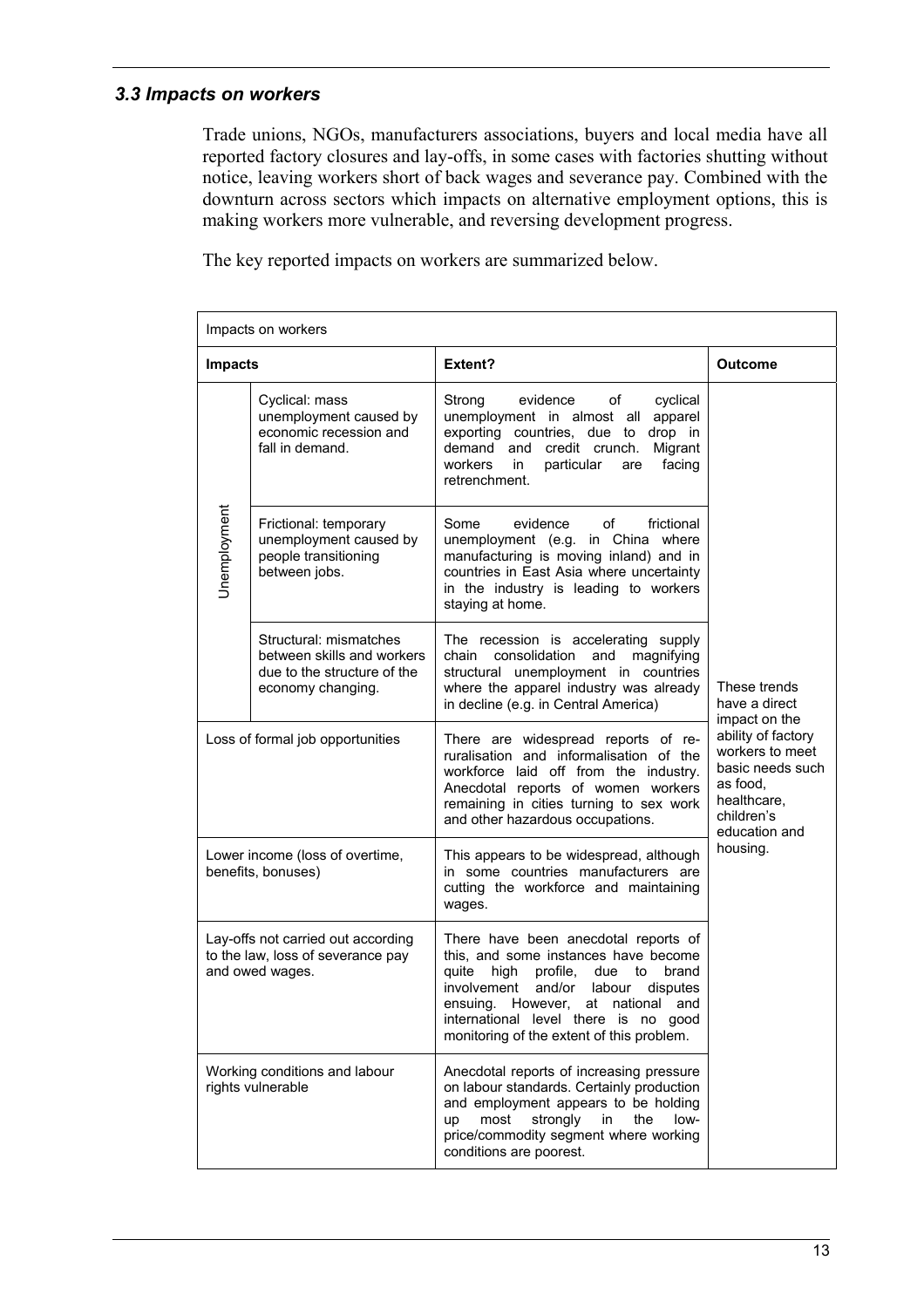An ITGLWF survey of its national affiliates found that some 8,000 textile, clothing and footwear production units in emerging economies have closed since June 2008, with more than 11 million jobs lost and a further 3 million workers on short-time, out of a globally estimated apparel and textiles workforce of 60 million. An estimated 1.6 to 2.5 million jobs are under threat, a likely understatement due to exclusion of the informal part of the industry. Estimates of job losses and jobs under threat by industry groups and manufacturers associations are often even higher than the trade union estimates.<sup>11</sup> (see Annex I)

#### **Figure 10: Reported job losses since the start of the recession**



NB: Not including China. *Source: Based on figures from the ITGLWF.*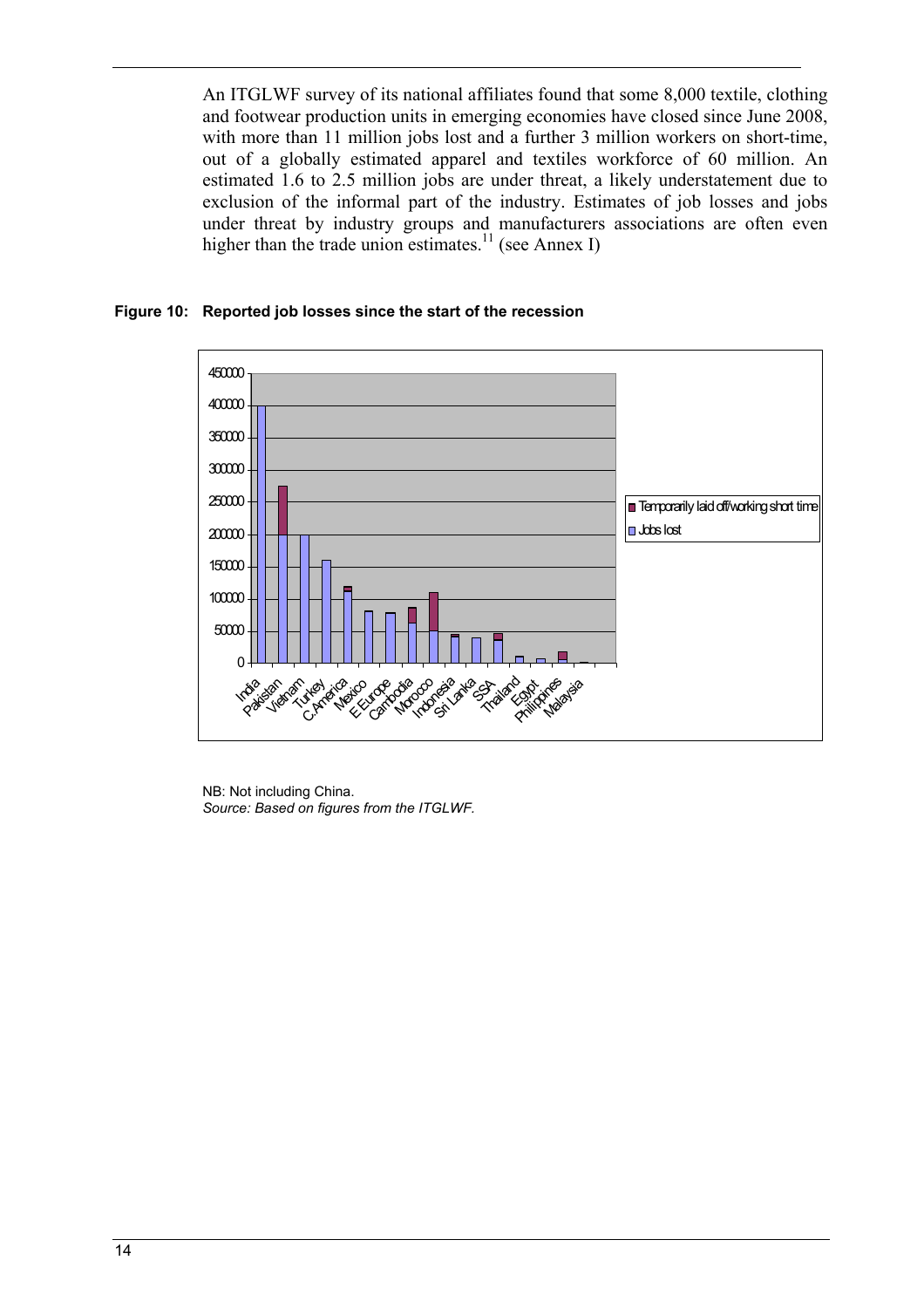| Job losses amongst major apparel and textile workforces |                                                           |                                 |             |  |
|---------------------------------------------------------|-----------------------------------------------------------|---------------------------------|-------------|--|
|                                                         | Estimated size of<br>T&C workforce                        | Range of reported<br>job losses | Percentage  |  |
| India                                                   | 35 million (according<br>to Indian government<br>figures) | 300,000 - 1 million             | $0.9 - 3\%$ |  |
| China                                                   | 30 million                                                | 10 million (but<br>questioned)  | 33%         |  |
| Bangladesh                                              | 3 million                                                 | 0                               | $0\%$       |  |
| Pakistan                                                | 2.5 million                                               | 200,000                         | 8%          |  |
| Indonesia                                               | 1 million                                                 | 41,000 - 100,000                | $4 - 10%$   |  |
| Mexico                                                  | 0.75 million                                              | 36,000-80,000                   | $4 - 10%$   |  |

*Source: Based on figures from the ITGLWF, ILO and media reporting Annex 1 includes more a full list of job losses reported by the ITGLWF, manufacturers associations and media reports.* 

Some say the ITGLWF's estimates are conservative; 15 million is a more likely figure. Others, however, question whether the extent of the job losses has been overestimated.

Looking at the ITGLWF's headline figure for jobs lost or temporarily laid off, 85 per cent of these are in China, and are based on a media report of 10 million jobs lost in the sector. Although unemployment has certainly risen in China, this figure has not been confirmed and is open to question. In early 2009 Chinese government officials estimated that 20 million migrant workers had been made unemployed by the recession. Apparel and textiles make up around 20 per cent of China's manufactured exports, and although exports fell in 2008 it has not been precipitous. Furthermore, China's domestic clothing sales grew by 20 per cent during the year, meaning that production output actually rose. It therefore seems odd that fully half of migrant worker jobs lost would be in the apparel and textile sector. Local government officials in Guangdong, the heart of the apparel industry, reported that around 10 million of the city's 19 million migrant workers went home for the Lunar New Year holiday in 2009, and around 9.5 million had returned by the end of February. Of these, 460,000 had not found jobs by the end of March, putting unemployment amongst migrant workers at around 2.4 per cent.<sup>12</sup>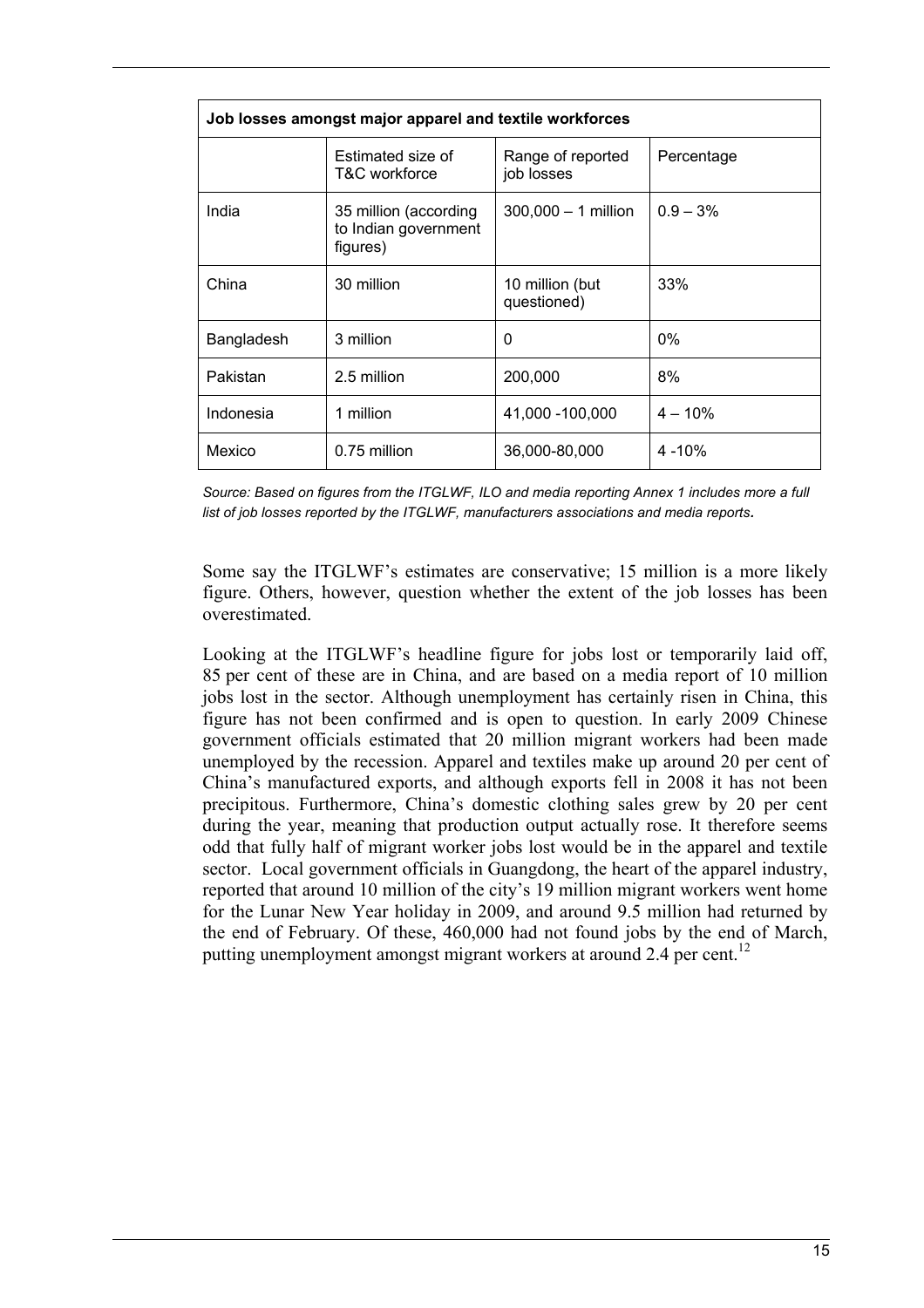#### **Why is it so difficult to assess the level of employment and job losses in the textile and clothing industry?**

Employment in the textile and clothing industry includes both large, formal sector enterprises and smaller, unregistered factories. Many workers are employed on shortterm contracts. Figures are few for the total number of factories operating and people employed in the sector in many developing countries, let alone the number of jobs lost. Often it has been difficult to assess how many workers are unemployed and how many are temporarily laid off, or on extended seasonal leave.

It is therefore hardly surprising that widely divergent figures have been circulated. For example, in India the Textile Ministry and sector trade unions broadly agree on job losses at around three to five hundred thousand. However, the Confederation of Indian Industries estimated that one million jobs had been lost (based on an estimated 3 per cent drop in production).

The difficulty in determining the extent of job loss and job creation in the industry makes it equally difficult to assess the extent to which job losses and factory closures are resulting in cyclical, structural or frictional unemployment. Anecdotal evidence points to each of these factors in play. For example, many East Asian countries report job losses at the same time as new factories and job openings. Indonesia reported the creation of  $50,000$  new jobs in the sector in  $2008<sup>13</sup>$  Some employers are even reporting hiring difficulties. In some cases this is attributed to skills shortages and in others to uncertainty in the industry, exacerbating frictional unemployment as workers who have returned to the countryside for annual leave are reluctant to move back to jobs that may prove temporary. In India, for example, where demand has picked up, the manufacturers association is concerned that deliveries may be delayed because of labour shortages. In Viet Nam, the Employment Service has reported continuing difficulty in finding enough workers to fill the vacancies.<sup>14</sup> The Indonesian Textile Industry says that the industry needs an additional  $60,000$  trained workers.<sup>15</sup> The vice-president of the Thai Garment Manufacturers Association said that the Thai garment industry alone has a shortfall of 12,900 workers to meet its export growth projections.

Within countries, major buyers are reporting that the recession is accelerating their shift from small suppliers to larger ones, with job losses amongst small firms being partly offset by increased employment by larger factories.<sup>16</sup>

The biggest losers from the recession are those that were already struggling to maintain competitiveness, such as suppliers in Central America, Eastern and Central Europe, and Pakistan. Job losses in these countries are likely to result in a combination of cyclical and structural unemployment, as factories were already closing or contracting before the recession.

In China, there is certainly cyclical unemployment across the economy, however both the oft- quoted figure of 20 million unemployed and ITGLWF's estimate of 10 million apparel sector job losses are difficult to confirm. However, some apparel sector unemployment may be frictional or structural – reflecting the ongoing shift of manufacturing from coastal cities to the interior.<sup>17</sup>

While many of the available numbers remain disputed, widespread job losses are undisputed and their development impacts are well documented. For many, the alternative is to return to rural villages at a time when commodity prices are low or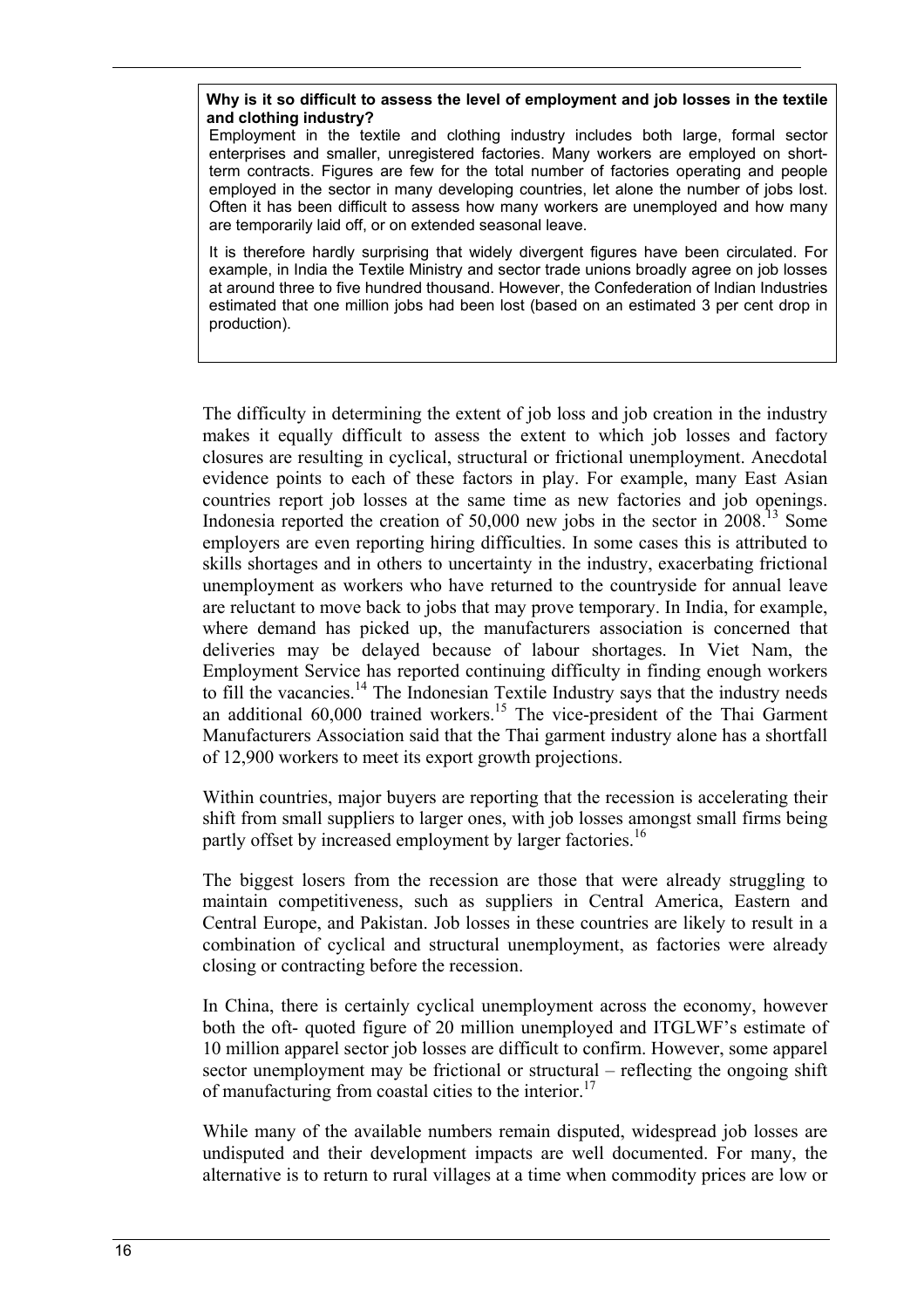to slip into the shadow economy. In Cambodia, for example, the Cambodian Labour Federation says that 60 to 70 per cent of workers have returned to their home provinces, 10 to 20 per cent, found new garment factory jobs or other jobs, and the rest remain unemployed or run micro-businesses in the cities. Young laidoff migrant workers are vulnerable to various forms of risky employment, exploitation, unsafe migration and trafficking.

The social impacts of the downturn are likely to be pernicious and long-lived. Labour markets tend to recover only four to five years after an economic recovery. This is because long-term unemployment, labour market informalization and largescale reverse migration from urban to rural areas are trends that are very difficult to reverse. Persistent cyclical unemployment can give rise to structural unemployment in this way as skills become "rusty" and obsolete and people fall into negative cycles of poverty and asset loss. As the ILO points out, "if these trends take root, the negative effects of the crisis will be long-lasting, thus yielding significant social hardship and depriving the economy of valuable resources."<sup>18</sup>

Even though the apparel industry has always suffered from poor enforcement of workers rights, the sharp economic downturn has strongly exacerbated the negative impacts to workers. In many apparel-producing countries, strong social protection schemes that provide government-backed unemployment support are absent.

There have been many reports of factory closures not carried out in accordance with legal procedure. This has resulted in chaotic situations in which workers have tried to obtain compensation for loss of income by seizing factory assets and appealing for Government intervention. The spread of information on these situations has resulted in mistrust between the remaining workers, unions and manufacturers, which is damaging overall workplace morale in many countries, leading to situations whereby even minor workplace issues are resulting in sit-ins, strikes and suspicion of foul play.<sup>19</sup>

Migrant workers are often prioritized for retrenchment, as they present higher overhead costs. They also have less access to social safety net support. Migrant workers are therefore compelled to take whatever work they can find, often accepting substandard pay and abusive conditions. Declining remittances and migration opportunities undermine poverty gains in their home countries and regions. Workers instead must depend on employers meeting their individual obligations to make severance payments. Not surprisingly, the manufacturers who are unable to stay in business are usually also unable to meet their severance obligations.20

The ILO notes that recessions affect women and men differently. In lower income households in particular, the loss of women's income may have greater long-term negative implications than a similar loss in men's income. And for children, the negative impact on their future health and education can be dramatic – trapping families in persistent poverty. With fiscal austerity measures tending to affect the quality and availability of public services, families, and especially women and girls, shoulder greater care responsibilities. $^{21}$ 

For those that remain employed within the industry, the value of their job is decreasing. Factories are cutting bonuses, overtime and other key components that represent large percentages of their previous total compensation. As a report by the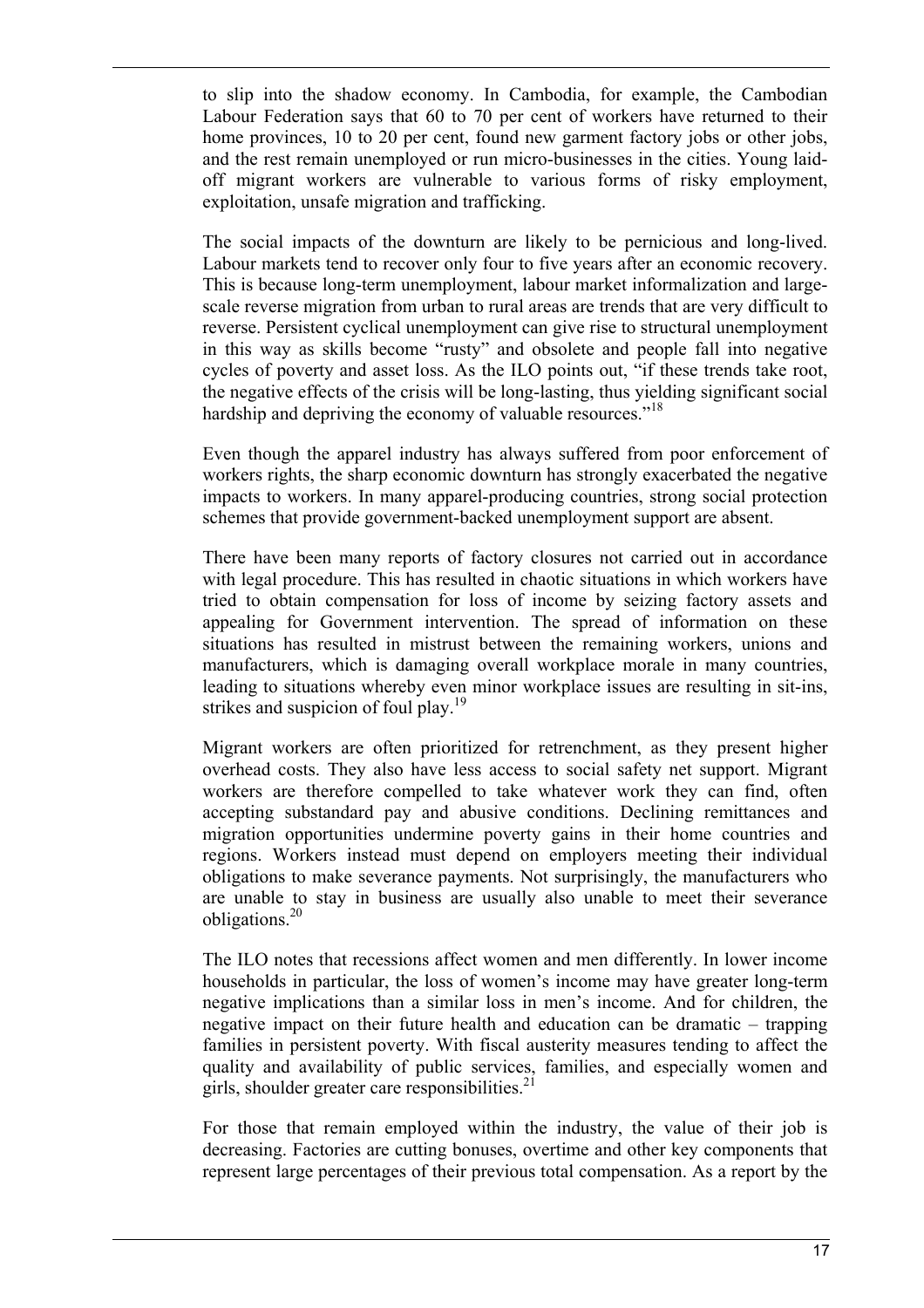Fair Wear Foundation on the impact on the crisis on workers in China highlighted, "Factories that seek to remain in business despite the crisis would likely hold onto a core workforce and try to weather the storm. While this means that fewer workers will lose their jobs, it presents a significantly different work environment for them. For instance, overtime is likely to be less pronounced now, because there are too few orders to require longer hours. Yet, factories will have a smaller workforce so in the event that an order arrives above a factory's current capacity, the workers will be at their machines 18 hours a day. When these efforts to maintain workforce levels mix with decreasing orders, it can lead to the opposite of overtime: idle hours for workers. In China, where the practice of piece-rate is very common, cuts in work can spell real losses for workers. So the minimum wage laws will apply more than ever. Wages that were previously not in jeopardy of dipping below minimum wage now may well be at risk. Wages for less experienced workers have already declined significantly in several regions. The traditional issue of late payment will now be chronic in the industry, due to cash flow challenges that currently plague it." $^{22}$ 

Growth at the bottom end of the market means that jobs saved and created are likely to be those which do not offer decent work. A survey amongst garment workers in Kalyanpur in Bangladesh found that no garments job losses had been reported in the past few months; workers reported that as many, and probably more, jobs were available. However, Oxfam noted that "new openings did not appear to be predominantly in higher quality factories where management is stricter about compliance with buyer requirements relating to health and safety, child labour and other labour standards. Instead, in late February and early March 2009, workers were reporting employment was readily available in poorer quality factories, including in small ad hoc sub-contractor units."<sup>23</sup>

The crisis is worsening labour relations in many countries, with strikes and conflict flaring in Bangladesh and threatened in Cambodia. However, although the crisis is leading to deteriorating labour relations in many places, there are examples of social dialogue leading to resolution of disputes. For example, in Malaysia a dispute over severance pay at the Tai Wah Garments plant was resolved following the intervention of the main customer, Nike, and negotiations between the management and trade unions.

## *3.4 Responses to the crisis*

Initial responses by governments and national industry associations have focused on addressing perceived short-term priorities to assist struggling industries to compete, and address cyclical unemployment. Key areas have been:

**Credit and trade finance.** The Vietnamese Ministry of Industry and Trade is piloting an export credit insurance project to assist exporters. China's State Council is offering financial support to textile makers and encouraging financial institutions to strengthen credit loans to textile producers, especially small and medium ones. Since January, Chinese banks have been under instructions to allow loans against outstanding invoices. In Morocco the manufacturers' association, AMITH, wants the proportion of textiles eligible for state aid to rise to over 35 per cent so that the sector's losses can be minimized. The country's Finance Minister has said that around 130 companies have received state aid intended to keep the economy stable and save jobs. Morocco's government has spent nearly \$100 million on a support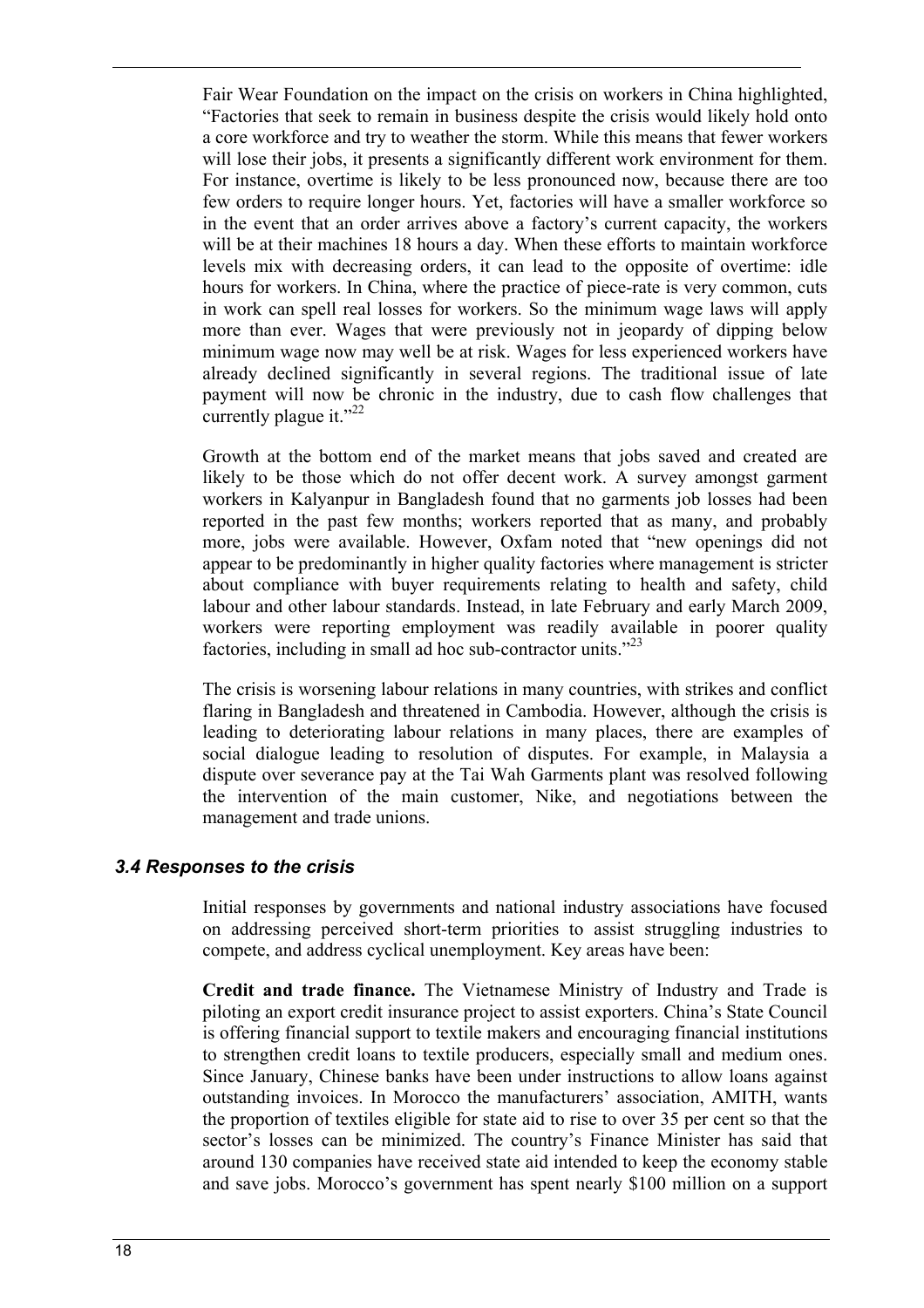package, whose measures include cancelling some payroll taxes and offering government guarantees to companies seeking bank loans. Indian clothing and textile makers are asking for a two-year freeze on repaying loans they have taken out and for lower taxes and lower cotton prices. Pakistan has put in place a \$15 million textile and garment industry rescue package, including Research and Development support to textile and clothing firms, a 3 per cent interest rate subsidy for loans to spinners, and 100 per cent refinancing to banks against export finance schemes. However, in some cases the apparel and textile sector has been excluded from national stimulus and employment packages. For example, in Mexico the government's "Program for the Preservation of Work" only applies to auto, autoparts, machinery and electronics sectors.<sup>24</sup>

**Tax cuts, rebates and subsidies** – China has increased export-tax rebates on textiles. Bangladesh's knitwear manufacturers are calling for a 10 per cent government subsidy. The Cambodian government extended profit tax exemption for garment factories in 2008. Egypt's Ministry of Trade and Industry is offering a cash subsidy on cotton and its Customs Council has begun a review of import duties on raw materials for exported goods.

**Cost-cutting measures** – Sri Lanka's Ministry of Labour has given garment factories the power to lay off workers temporarily (subject to paying part of their salaries) and to operate a five day working week in an agreement reached between factories, trade unions and government. The Vietnamese government excluded private-sector manufacturers from a recent minimum wage rise to avoid garment industry layoffs. Thailand's Hi-Tech Group, urged government to review its policy on redundancy pay, arguing that legally required payouts both hit business costs and deterred the unemployed from seeking new work. The Bangladesh Garment Manufacturers and Exporters Association has lobbied its government to extend working hours from 60 hours per week to 72. Manufacturers in Albania are lobbying the government to change tax and social security laws to take pressure off companies. In Nicaragua the government has announced a freeze on bi-annual wage negotiations in the Free Zone, setting lower, fixed wage increases due to complaints from business that salary negotiations were leading to increased production costs.

**Specific support to SMEs**, China has set up a special fund to help small and medium businesses to consolidate and explore overseas markets. The Vietnamese government has also developed a bank loan subsidy program to provide affordable working capital to businesses with fewer than 500 workers.

Some governments are already working to address not only enterprise vulnerability, but worker vulnerability, however this is the exception rather than the rule, and most of the impacts of the crisis on workers remain unaddressed.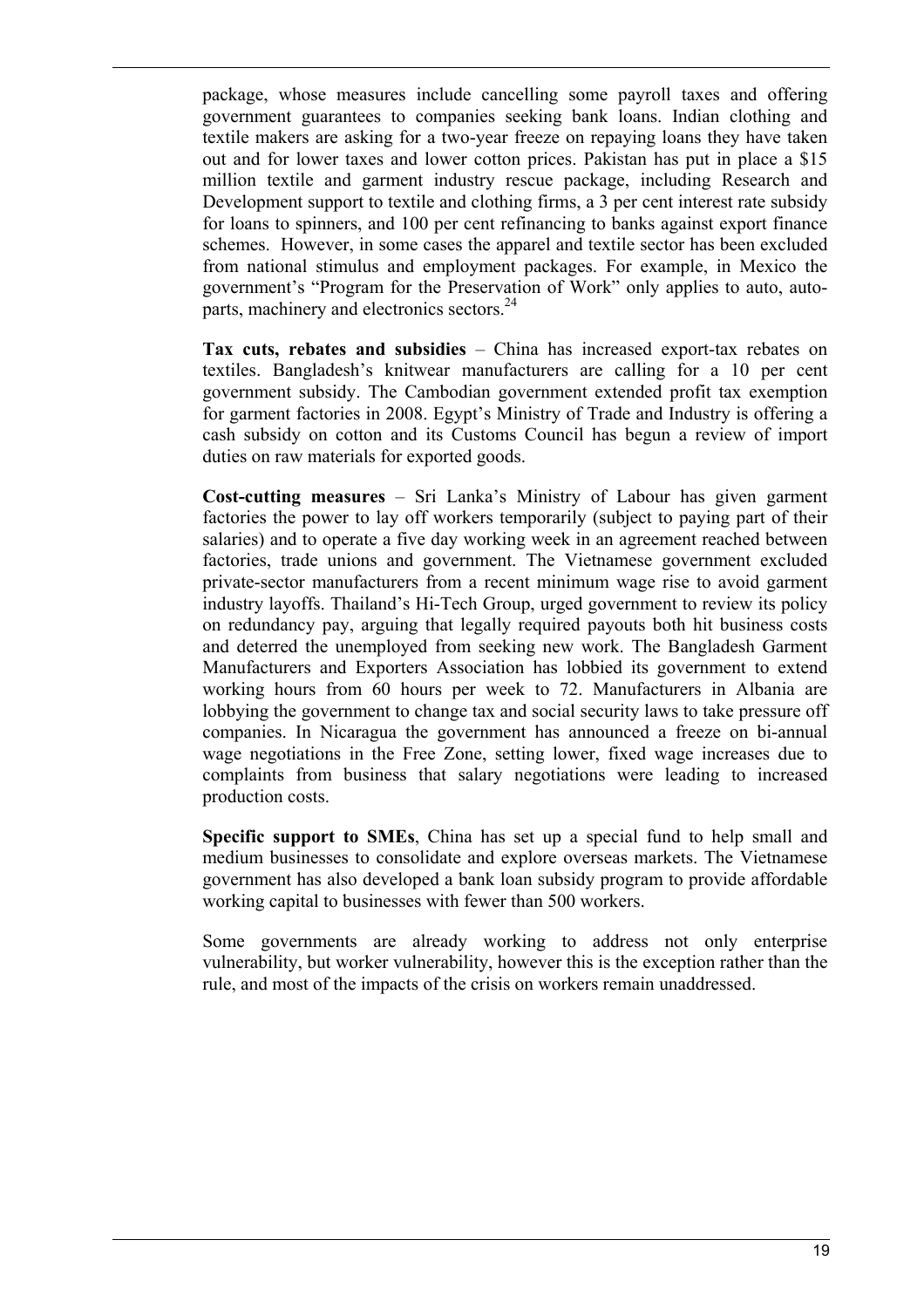| Some measures being taken to address the impact of the crisis on workers                                                                                                                                                                                                                                                                                                                                                                                                                                                                                                                                                                   |                                                                                                    |  |  |
|--------------------------------------------------------------------------------------------------------------------------------------------------------------------------------------------------------------------------------------------------------------------------------------------------------------------------------------------------------------------------------------------------------------------------------------------------------------------------------------------------------------------------------------------------------------------------------------------------------------------------------------------|----------------------------------------------------------------------------------------------------|--|--|
| <b>Measures being taken</b>                                                                                                                                                                                                                                                                                                                                                                                                                                                                                                                                                                                                                | <b>Impacts addressed</b>                                                                           |  |  |
| Donors and International Institutions are planning to step up<br>financial assistance to help developing countries mitigate<br>the impact of the crisis. The World Bank has set up the<br>Vulnerability Financing Facility (VFF) to provide a dedicated<br>facility to streamline crisis support to the poor and<br>vulnerable. This includes the new Rapid Social Response<br>(RSR) Program focused on social interventions including<br>access to basic social services, scaling up of targeted<br>safety net programs, and development of active and<br>passive labour market policies. However, as yet it has not<br>received funding. | Cyclical unemployment                                                                              |  |  |
| In Guandong the Labour Bureau is setting up free job fairs<br>in the cities and will offer subsidies for workers willing to<br>leave the cities and go to rural areas - including free<br>vocational classes, subsidized school fees for children and<br>a waiver of government fees for the registration of new<br>small businesses.                                                                                                                                                                                                                                                                                                      | Frictional unemployment                                                                            |  |  |
| The Bangladeshi government has put in place a programme<br>to sell rice at concession prices to garment workers.                                                                                                                                                                                                                                                                                                                                                                                                                                                                                                                           | Lower wages (loss<br>0f<br>overtime, benefits)                                                     |  |  |
| Some major brands (particularly as part of multi-sector<br>initiatives) have put in place 'Responsible retrenchment'.<br>Measures include giving notice to allow planned<br>redundancies, monitoring retrenchment in their supply<br>chains and mediating to ensure payments are made.<br>The ILO is providing assistance to manufacturers, unions<br>and governments in Cambodia on how to minimize negative<br>effects of lay-offs.                                                                                                                                                                                                      | Lay-offs to be carried out<br>according to the law, loss<br>of severance<br>pay and<br>owed wages. |  |  |

The International Textile, Garment and Leather Workers Federation says that the various stimulus packages currently being rolled out need to be increased and better targeted, putting emphasis on the retention and creation of decent jobs, noting that in this crisis, workers are being asked to make sacrifices without any guarantee of reward when economic recovery returns. They call for a collaborative approach at country level, fostered through the creation of tripartite economic and social councils for the industry in all important producing countries, aided by international institutions including the World Bank and the International Labour Office.<sup>25</sup>

## **4. Towards a sustainable recovery**

Many vulnerable developing-world garment manufacturers were wiped out in the first phase of the recession. The current phase is marked by continued uncertainty, sluggish sales, shorter order times, price pressure and continued consolidation in supply chains. Ongoing structural trends (accelerated by the recession), the knock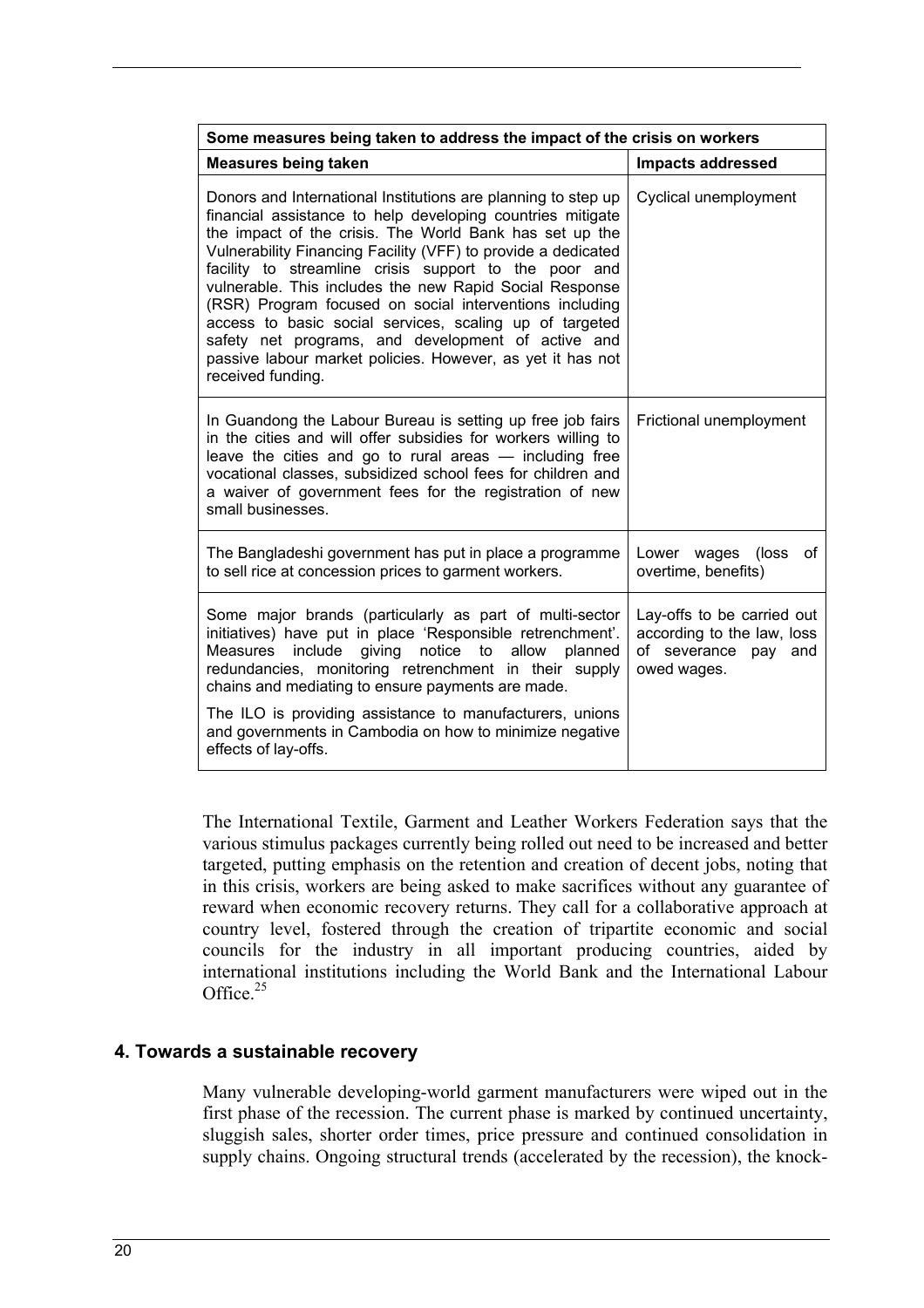on impacts of the down-turn and a series of longer term changes on the horizon will set the stage for the future development of the industry.

## **Figure 11: Longer-term industry scenarios**

|                                           | Current trends and drivers of change                                                                                                                                                                                                                                    |                                                                                                                               |
|-------------------------------------------|-------------------------------------------------------------------------------------------------------------------------------------------------------------------------------------------------------------------------------------------------------------------------|-------------------------------------------------------------------------------------------------------------------------------|
| Ongoing<br>structural<br>trends           | • Vulnerable business models<br>• Consolidation of supply chains<br>• Divergent pathways<br>• Lack of vision and supporting<br>data                                                                                                                                     | <b>Sunset Industry?</b><br>For some countries this<br>recession marks the end of<br>textiles and apparel as a major<br>sector |
| Knock-on<br>impacts of the<br>recession   | • Downturn in domestic demand,<br>re-ruralisation and informalisation<br>of the economy<br>• Threat to social cohesion<br>• Loss of skilled workers<br>• Companies going out of business<br>due to lack of access to working<br>capital<br>• Worsening labour relations | <b>A Decent Work Future?</b><br>For others it is an opportunity<br>to transition to a more<br>sustainable industry.           |
| Longer-term<br>changes on<br>the horizons | • Costs of carbon, water and other<br>ecosystem services.<br>• Increasing importance of<br>emerging markets.<br>• Increasing importance of internet<br>retail.                                                                                                          | Race to the bottom?<br>or will the sector continue to<br>be marred by poor labour<br>conditions, and vulnerable<br>iobs?      |

It is clear that some countries hold out little hope for a competitive apparel and textiles sector. This is reflected in figures from the International Textile Manufacturers Federation which demonstrate that investment in new spinning, weaving and knitting machinery was down by more than one-third in 2008, with almost all investment occurring in Asia.26 The key priorities for these countries are responsible transitions and retraining. For others the choice is between a continued race to the bottom or a Decent Work Future for the sector. The vision of the future laid out by the ILO's Global Jobs Pact is "a fair globalization, a greener economy and development that more effectively creates jobs and sustainable enterprises, respects workers' rights, promotes gender equality, protects vulnerable people, assists countries in the provision of quality public services and enables countries to achieve the Millennium Development Goals."

## *4.1 Emerging good practices*

Initial responses by governments and industry associations have focused on addressing short-term priorities for struggling industries. Key areas have been credit and trade finance, tax cuts, rebate and subsidies and cost-cutting measures. However, the crisis has also accentuated the importance of building trust, transparency and collaborative solutions up and down supply chains. Some governments, manufacturers associations, trade unions, donors and multistakeholder initiatives are beginning to consider the implications of the current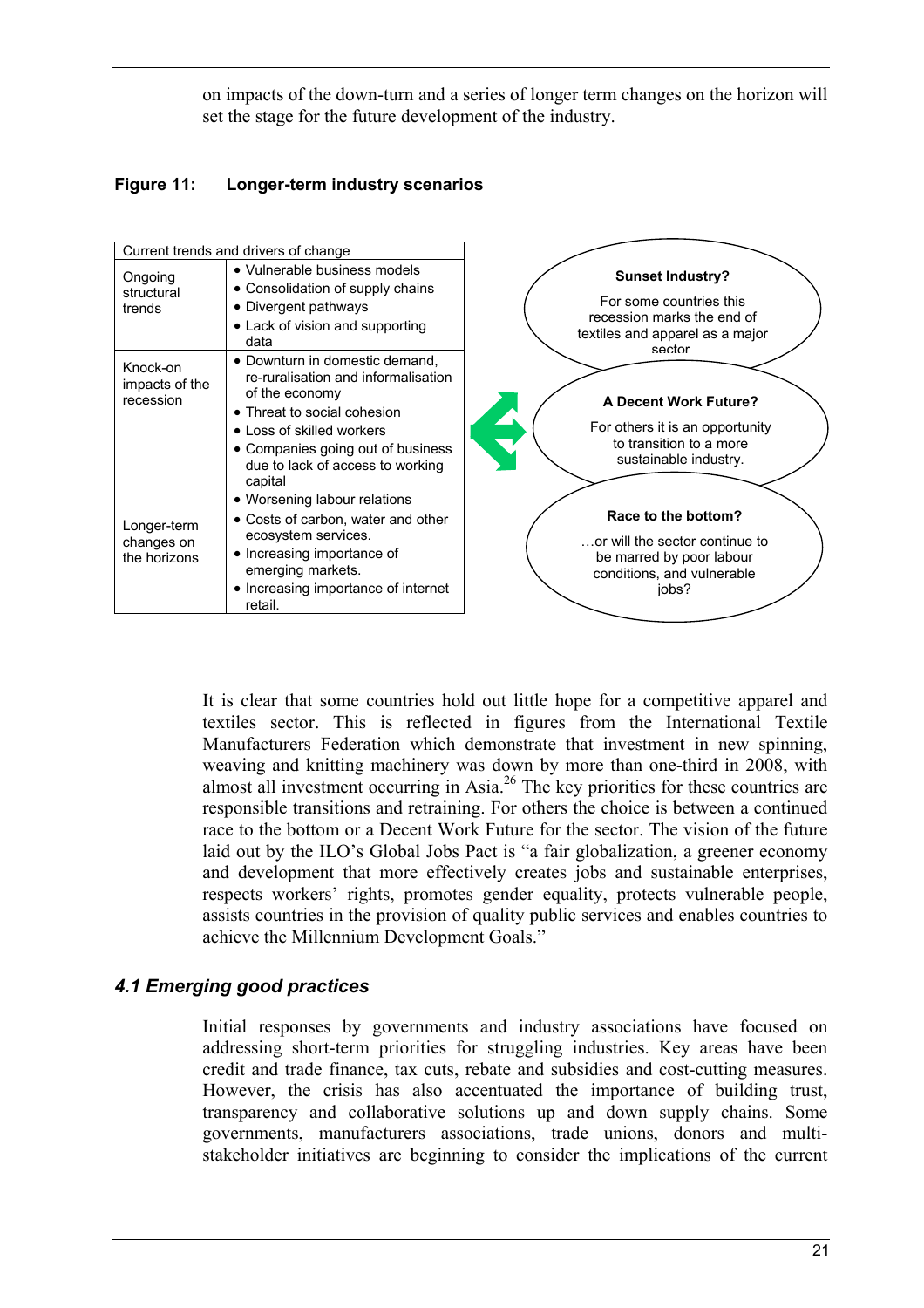financial crisis and the need for a long-term sustainable development strategy for the industry:

- **Action involving factory level stakeholders and international buyers** Some international buyers are taking action to ensure that closures and retrenchments in their supply chains occur in line with the law and good practice. For example, in Honduras, the US corporation National Mills closed its operation, leaving workers unpaid and owed severance and other payments. Phillips Van-Heusen agreed to withhold payment of outstanding invoices to National Mills until it met its obligations to the workers. A representative committee was established, including the trade union and its lawyers, as well as the former factory manager and another representative of management staff (all of whom were also owed monies). National Mills passed ownership of the plant and equipment to this committee for sale to interested buyers and, after constant pressure from PVH, agreed to use the outstanding payment to meet its commitments to the workforce. In Malaysia a dispute over severance pay at the Tai Wah Garments plant was resolved following the intervention of the main customer, Nike, and negotiations between the management and trade unions. In Bangladesh recently, coffee company Tchibo agreed to pay outstanding monies to workers left jobless after the factory owners were jailed after trying to flee the country. Tchibo and union representatives settled the payments from monies owed by Tchibo to the government. Leading brands in the industry have also begun evaluating necessary shifts in supply chain strategy that focus on a broader geographic distribution of consumption, the need for a more skilled workforce to deliver critical gains in productivity, and innovations in environmental sustainability.
- **National level dialogue and action** Some governments are already working to address not only enterprise vulnerability but also worker vulnerability, for example, through training programmes and social safety nets. In Morocco, the employers association, Amith, and the government have signed a training agreement with retail workers, using state aid while at the same time investing in training for productivity and creativity of companies. India's government has pledged to create up to 10 million new jobs in the sector over the next five years and boost its annual growth rate from around 6 per cent to 8-10 per cent. The Government is committed to transforming an emerging, or sunrise, sector into a developed industry, including the building of world-class, state-of-the-art manufacturing capacities, and to helping SMEs become more competitive in global markets.
- **International multi-sector supply chain initiatives** Many development agencies, donors and NGOs are already active in promoting decent work and competitiveness in the industry.<sup>27</sup> The ILO Better Work Programme, in partnership with the IFC and with clothing brands and manufacturers, is expanding its country operations and considering how to incorporate support for improved environmental management into its activities. DFID is also developing a challenge to support multi-sector action in the apparel and textile sector. Multi-sector initiatives such as the FLA, ETI and MFA Forum have adopted guidelines on 'responsible transitions' to provide best practice guidelines to ensure that the impacts of supply chain consolidation on workers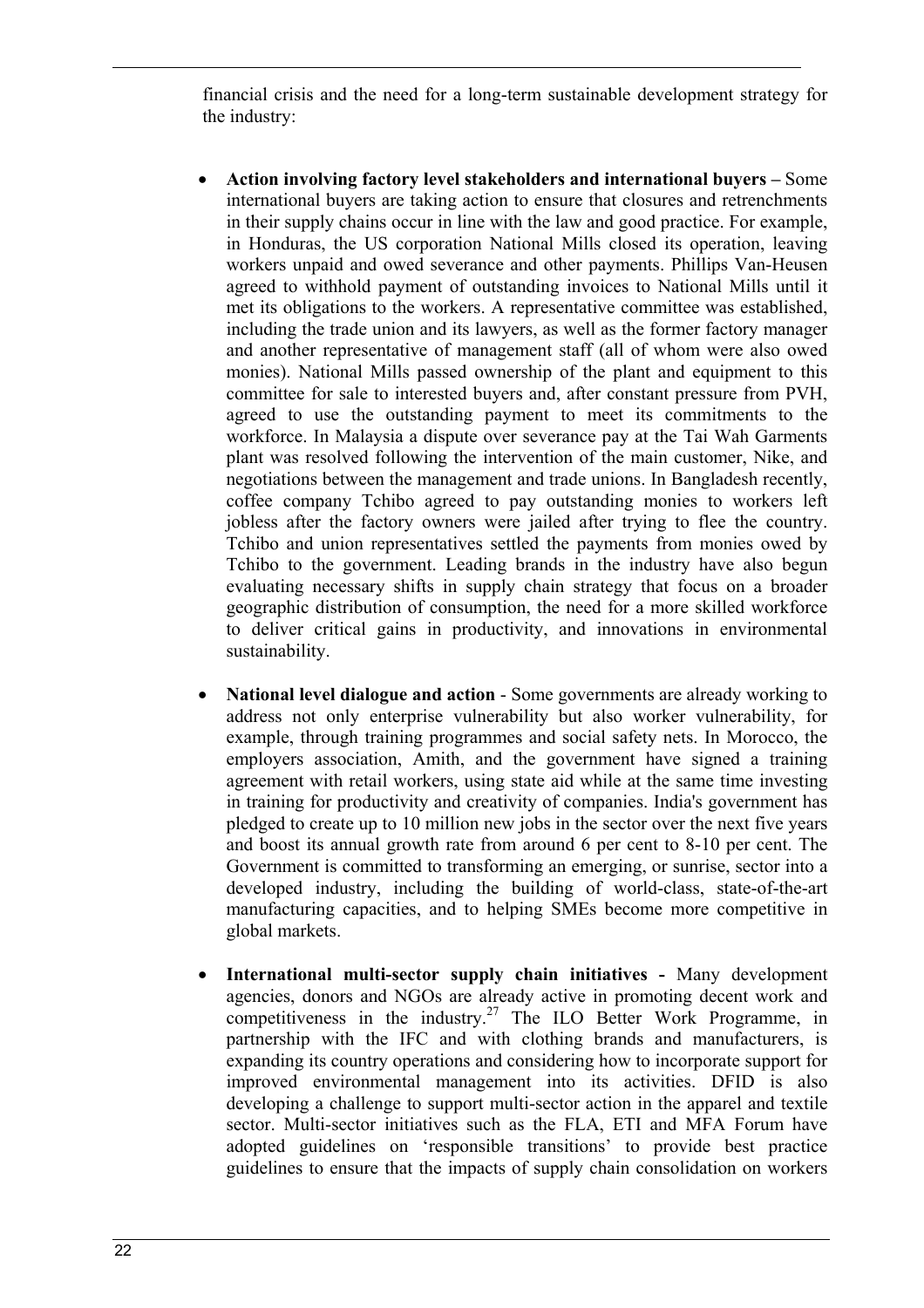is addressed. These guidelines include such measures as giving due notice of withdrawal, monitoring severance payments and engaging in dialogue with manufacturers, trade unions and government on responsible closures.

Social dialogue and the practice of tripartism between governments and the representative organizations of workers and employers are crucial for finding efficient and equitable solutions to address the consequences of the crisis, for building up social cohesion, and for preparing for a sustainable recovery. The lessons from past financial crises are that countries with strong institutions and a culture of social dialogue have managed often difficult policy adjustments while maintaining balance between the pressures of global competition and the goal of social justice. Effective social dialogue and tripartism help create the policy space in which bargains can be made, smoothing the way for the implementation of necessary adjustments.<sup>28</sup>

The experience of multi-sector initiatives in the apparel sector at international and national level also shows the positive role that other players, including brands, civil society organizations, consumer groups and international development agencies can play in supporting and enabling these dialogues. These initiatives and social partners are hoping that the crisis can serve as a catalyst to strengthening industrial relations and enhancing cooperation amongst tripartite actors and along supply chains. Such dialogue, they believe, is critical in order to manage change, not merely to survive it.

However, a "stakeholder sensecheck" undertaken by the MFA Forum at the end of 2008 with key international actors, concluded that there remains a lack of overall collaboration amongst actors concerned with the sector on both a local and global scale. There were strong concerns that existing organizations would be unable to address the needs of vulnerable populations, particularly women, and prevent them from becoming part of the informal sector, returning to villages for subsistence farming, or even becoming homeless in urban centres: all outcomes which would have a disastrous affect on any development gains made over the previous  $decade.<sup>29</sup>$ 

Participants in the MFA Forum are therefore stepping into this gap by developing the Sustainable Apparel and Footwear Initiative. Decent work is its mainstay in promoting the payment of a living wage as a key tool to stimulating domestic consumption. It also promotes mechanisms to deliver urgent credit and finance coupled with raising labour standards, and combines short-term stabilization efforts with measures designed to prepare the industry for recovery and to boost competitiveness. These include support for training instead of redundancies to keep workforces intact and to use downtime to boost productivity and skills. In those locations where survival of the industry is not possible, the initiative plans for a responsible transition in which displaced workers receive their full legal entitlement to all outstanding wages, pensions and severance, access to jobs banks, and retraining underpinned by government-provided safety nets.<sup>30</sup>

The ILO and social partners are invited to play a leading role in the SAFI stabilization and recovery initiative and it is hoped that it will provide a mechanism for translating the Global Jobs Pact into immediate action on the ground in the textile, clothing and footwear industry. As Neil Kearney, General Secretary of the ITGLWF, told the ILO Congress in June, "The Sustainable Apparel and Footwear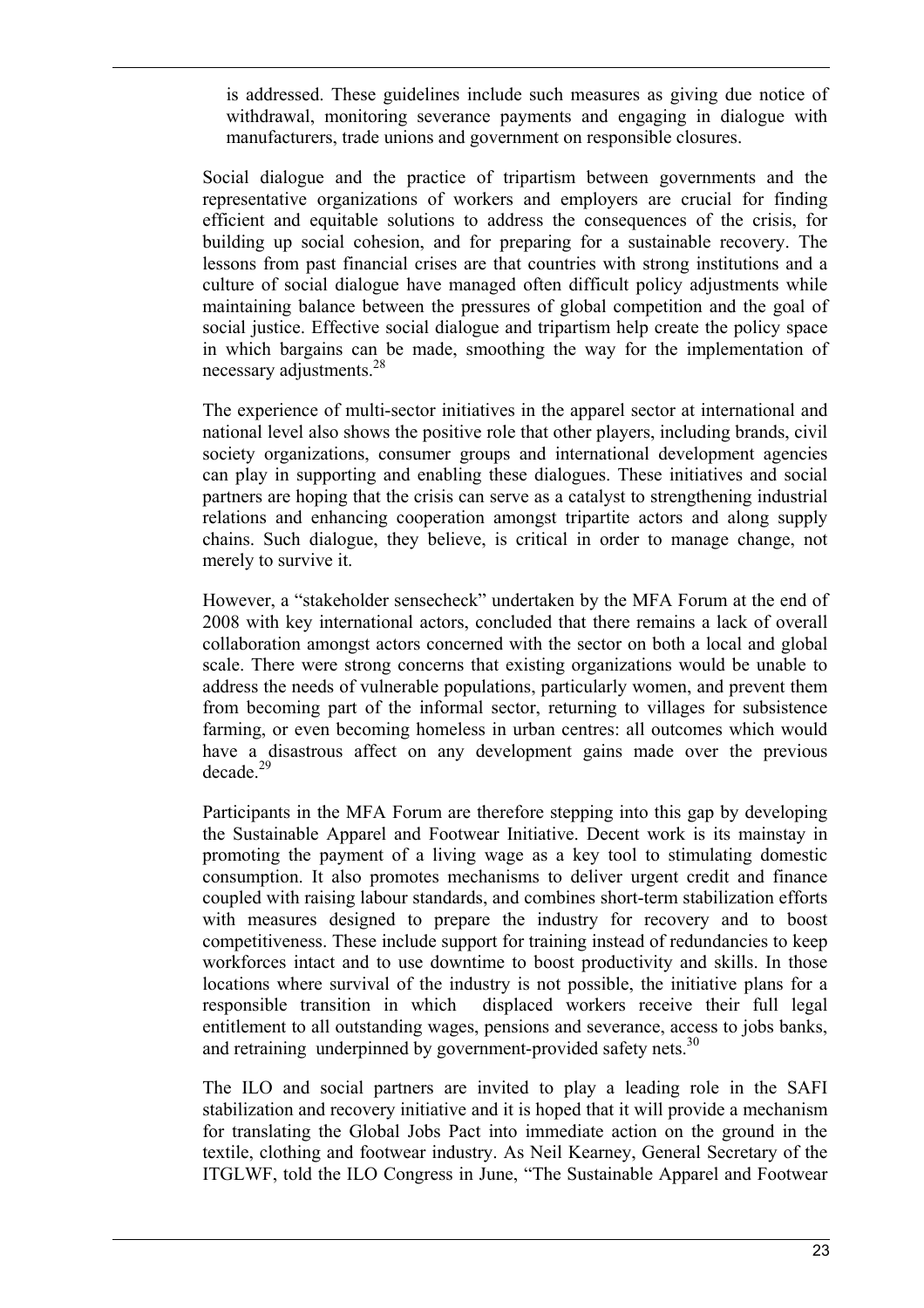Initiative is seeking a revolution in the sector using the recession to fashion a new model for the textile, clothing and footwear industry based on new global supply chains and new global consumption patterns. The broad framework outlined has been put together rapidly. The challenge is now to refine it and put it into operation, and in this the ILO is well placed to play a lead role. In the first instance trade unions want to see the ILO hosting an early round-table brainstorming bringing together the wide range of players needed to provide the oxygen for the initiative, including representatives from the entire textile, clothing and footwear supply chain - manufacturers and trade unions, brands and retailers, governments from both exporting and importing countries, and the financial institutions and the development agencies. This unprecedented range of interests would then work on how to share the tasks and would roll out the initiative in strategic textile, clothing and footwear producing countries and linked closely to the ILO's Better Work programme."31"

## Putting the ILO Global Jobs Pact into action

The ILO's Global Jobs Pact provides an international framework for a Decent Work response to the crisis. Governments have committed to cooperating with workers' and employers' organizations to contribute to its success in addressing the immediate impacts of the crisis and shaping a sustainable recovery. The strategic objective of the Global Jobs Pact is to place employment and labour market issues, together with social protection and respect for workers' rights, at the heart of stimulus packages and other relevant national policies to confront the crisis.

The Global Jobs Pact is conceived as an open and evolving portfolio of policy options for use by governments, employers and workers in national decisionmaking, in international coordination and in development cooperation. Tackling the crisis in a way that stimulates the sector towards a decent work pathway will require urgent measures at both the macro and micro levels which take into account the interests of all. The use of social dialogue to define and implement policies is therefore considered crucial. $32$ 

 Key elements of the Global Jobs Pact that are likely to be most relevant to this sector include:

- Incorporating decent work considerations in macro-economic stimulus packages;
- Implementing short-term measures to assist the most vulnerable groups;
- Developing sustainable social protection systems;
- Assisting job seekers through active labour market policies, enhancing competence and resources of public employment agencies and implementing vocational and entrepreneurial skills programmes;
- Investing in skills development;
- Limiting job losses with solutions developed through social dialogue;
- Supporting creation of decent work opportunities in the face of structural unemployment exacerbated by the recession;
- Ensuring access to credit and a favourable environment for SMEs;
- Implementing a supportive regulatory environment for sustainable enterprise creation;
- Strengthening capacity for labour administration and inspection to protect workers rights;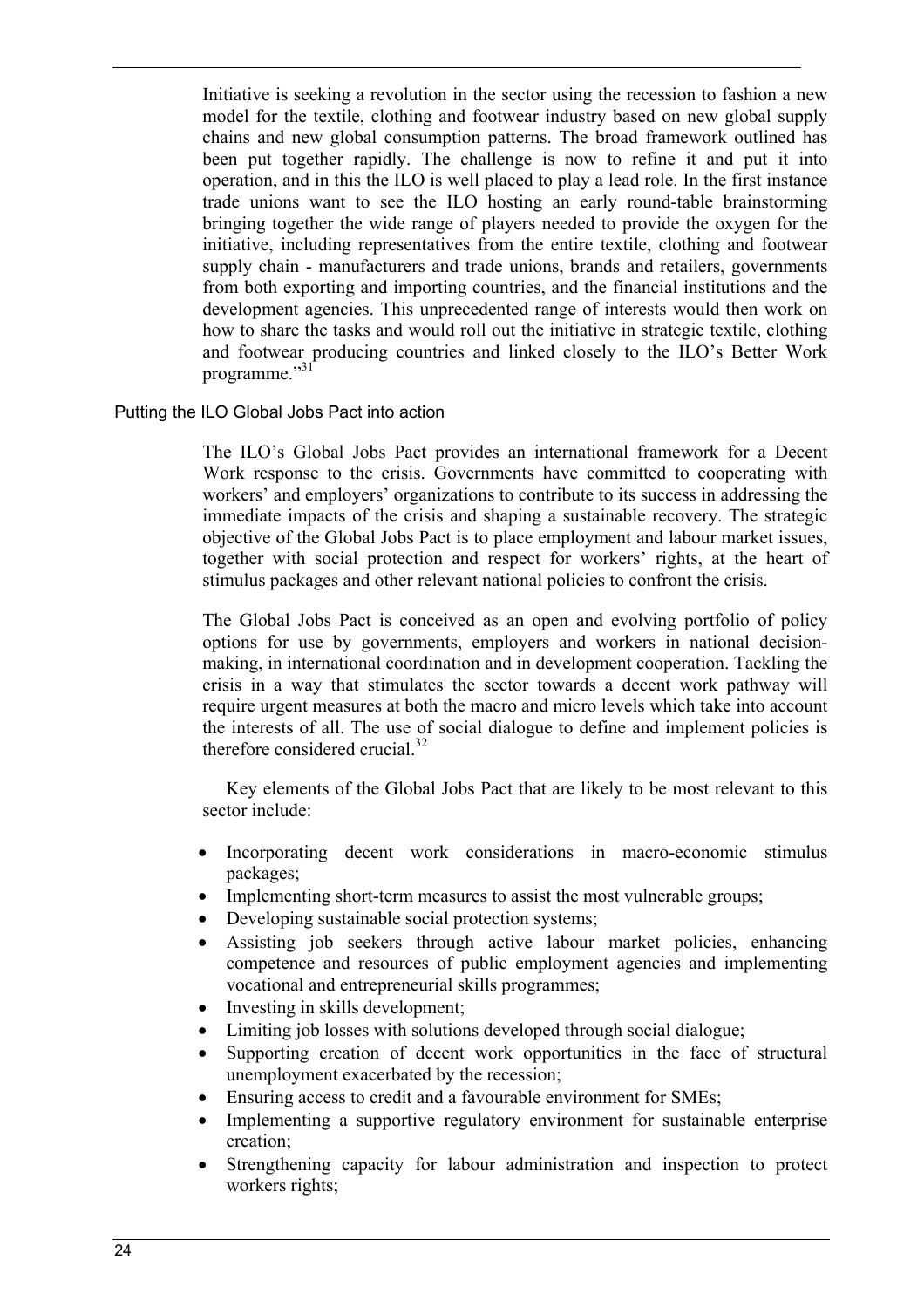- Including gender equality in developing stimulus and response;
- Providing international donor support to enable countries to implement the global jobs pact.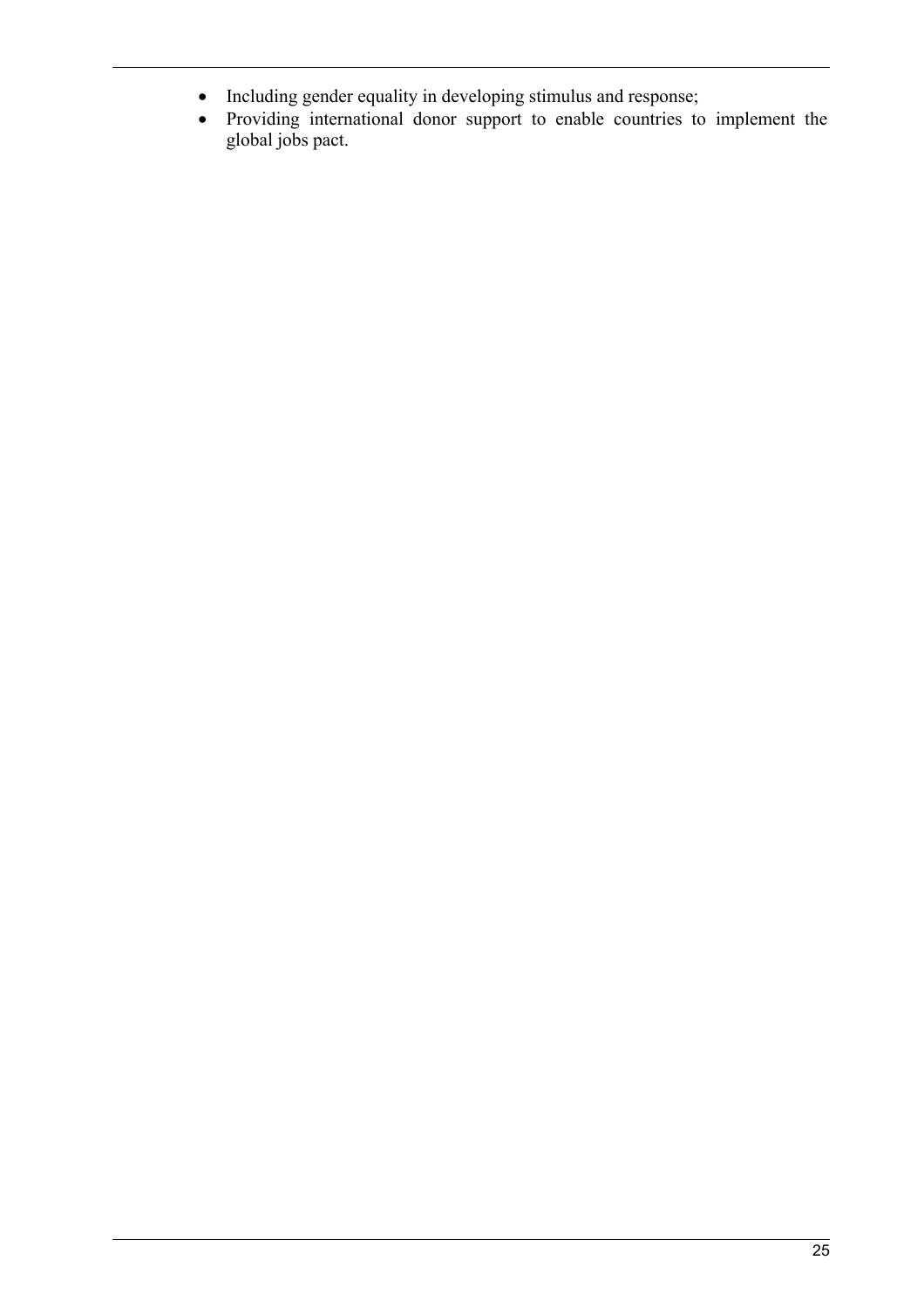## **References**

<sup>1</sup> World Bank (2009), The Global Economic Crisis: Assessing Vulnerability with a Poverty Lens.

 $2$  FLA (2007), The Apparel Industry in the Dominican Republic After the MFA: Report and Recommendations of an FLA Mission.

3 Clothesource (2009), "The Gloom Deepens", March 2009.

4 Forstater, M (2008), Global Apparel Trade Trends Briefing, Prepared for the MFA Forum Convening, New York, 8 -10 September 2008 and MSN (2009): "How will the global financial crisis affect the garment industry and garment workers?"

5 Eurostat (2009) March 2009 compared with February 2009 Volume of retail trade down by 0.6% in euro area, down by 0.3% in EU27, Press Release 6 May 2009.

 $6$  MFA Forum (2009) Buyer Survey.

 $<sup>7</sup>$  Flanagan, M. (2009). The Source, April 2009.</sup>

8 Flanagan, M. (2009), The Source, March 2009, MSN (2009) Update: "The apparel industry and the economic crisis - what is happening in the Americas?" Maquila Solidarity Network. Prepared for the MFAF Americas Working Group session, April 24 2009.

<sup>9</sup> MFA Forum Buyers Survey.

<sup>10</sup> Flanagan, M. (2008), COMMENT: "Retail slowdown squeezes apparel makers", 3 November 2008, Just-style.com.

<sup>11</sup> WORKERS' FEDERATION Presidium Meeting: Frankfurt, Germany, 30 March 2009, IMPACT OF GLOBAL ECONOMIC CRISIS ON TEXTILE, CLOTHING AND LEATHER INDUSTRIES.

 $12$  http://news.xinhuanet.com/english/2009-02/05/content\_10770091.htm

<sup>13</sup> Indotextiles research center

14 http://www.thanhniennews.com/features/?catid=10&newsid=48794

<sup>15</sup> http://www.indotextiles.com/index.php?option=com\_content&task=view&id=78 4&Itemid=72

16 MFA Forum Buyers Survey.

<sup>17</sup> Wall Street Journal (2008), "Many Factories in China's South Sound Last Whistle", http://online.wsj.com/article/SB120364402025884745.html.

 $18$  ILO (2009) "The financial and economic crisis: a Decent Work response", a paper presented to the High-level Tripartite Meeting on the Current Global Financial and Economic Crisis (Geneva, 23 March 2009).

19 ILO (2009) Cambodia

20 Emmett, B. (2009), "Paying the Price for the Economic Crisis", Oxfam GB.

<sup>21</sup> ILO (2009), Report of the Director-General: "Tackling the global jobs crisis: recovery through decent work policies."